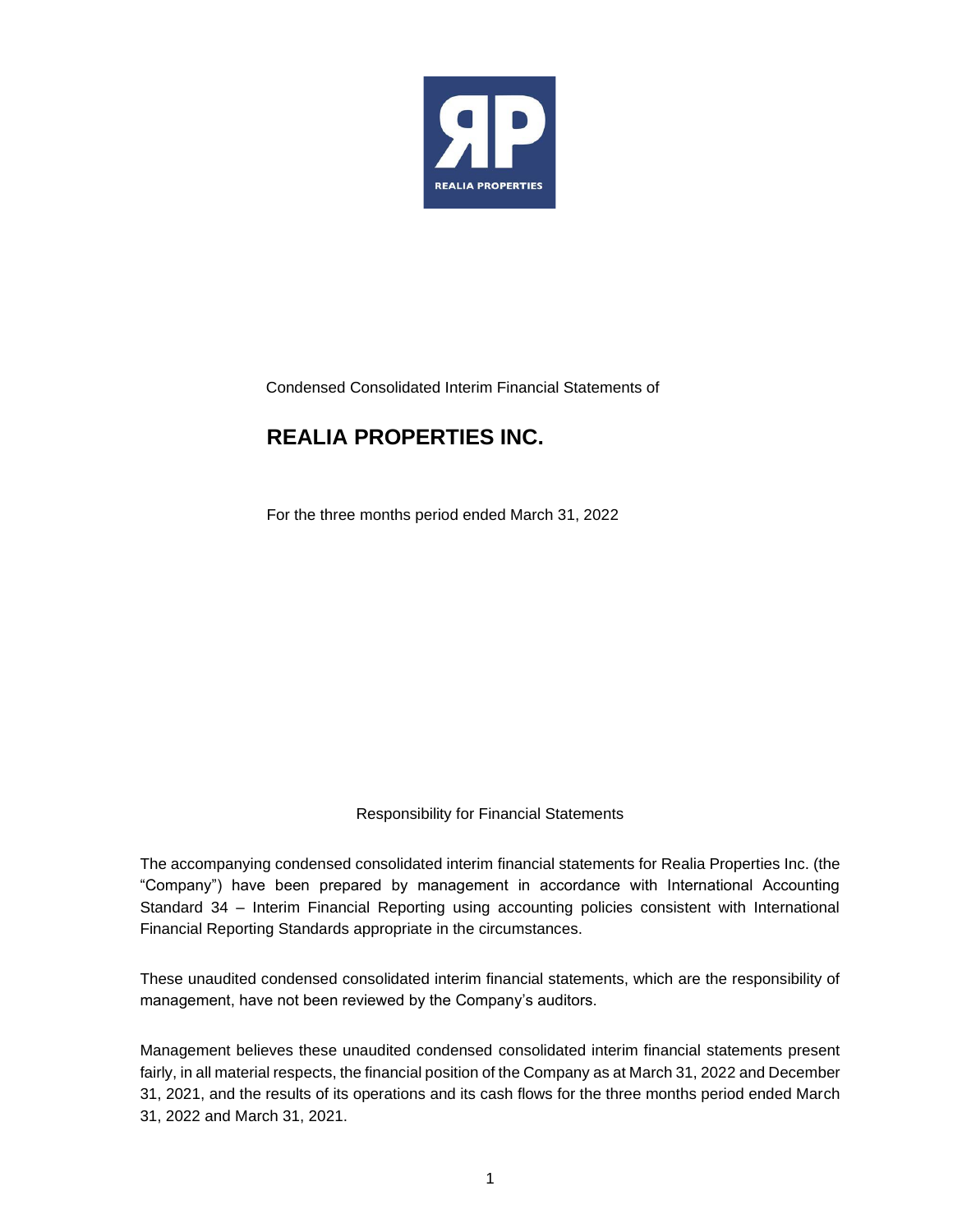Condensed Consolidated Interim Statements of Financial Position (Expressed in Canadian dollars)

|                                                                                                                                                                          | March 31,                                                               | December 31,                                                            |
|--------------------------------------------------------------------------------------------------------------------------------------------------------------------------|-------------------------------------------------------------------------|-------------------------------------------------------------------------|
|                                                                                                                                                                          | 2022                                                                    | 2021                                                                    |
| Assets                                                                                                                                                                   |                                                                         |                                                                         |
| Current assets:<br>Cash<br>Amounts receivable<br>Prepaid expenses and deposits                                                                                           | \$<br>1,066,839<br>424,559<br>48,751                                    | \$<br>1,154,398<br>350,765<br>63,454                                    |
|                                                                                                                                                                          | 1,540,149                                                               | 1,568,617                                                               |
| Investment properties (notes 5, 6 and 7)<br>Mortgage reserve fund                                                                                                        | 34,636,930<br>1,316,239                                                 | 35,112,009<br>1,174,777                                                 |
|                                                                                                                                                                          | \$37,493,318                                                            | \$37,855,403                                                            |
| Liabilities and Shareholders' Equity                                                                                                                                     |                                                                         |                                                                         |
| <b>Current liabilities:</b><br>Accounts payable and accrued liabilities (note 9)<br>Current portion of mortgages payable (note 7)<br>Due to related parties (note 9)     | \$<br>744,882<br>378,591<br>2,571,819                                   | \$<br>568,131<br>377,134<br>2,576,637                                   |
| Notes payable (note 6)<br>Tenants' security deposits<br>Mortgages payable (note 7)<br>Derivative liability (note 8)<br>Convertible debentures (note 8)                   | 3,695,292<br>1,124,225<br>215,214<br>25,490,572<br>204,181<br>1,375,047 | 3,521,902<br>1,104,783<br>201,012<br>25,858,434<br>204,181<br>1,331,304 |
| Shareholders' equity:<br>Share capital (note 10)<br>Equity component of convertible debentures (note 8)<br>Contributed surplus<br>Accumulated other comprehensive income | 32,104,531<br>21,800,437<br>149,052<br>1,313,196<br>413,766             | 32,221,616<br>21,800,437<br>149,052<br>1,313,196<br>422,172             |
| <b>Deficit</b><br>Total Shareholders' equity                                                                                                                             | (18, 287, 664)<br>5,388,787                                             | (18,051,070)<br>5,633,787                                               |
|                                                                                                                                                                          | \$37,493,318                                                            | \$37,855,403                                                            |

See accompanying notes to condensed consolidated interim financial statements.

Approved on behalf of the Board:

*"Jean-Daniel Cohen" "Stephane Amine"*

Chair, Audit Committee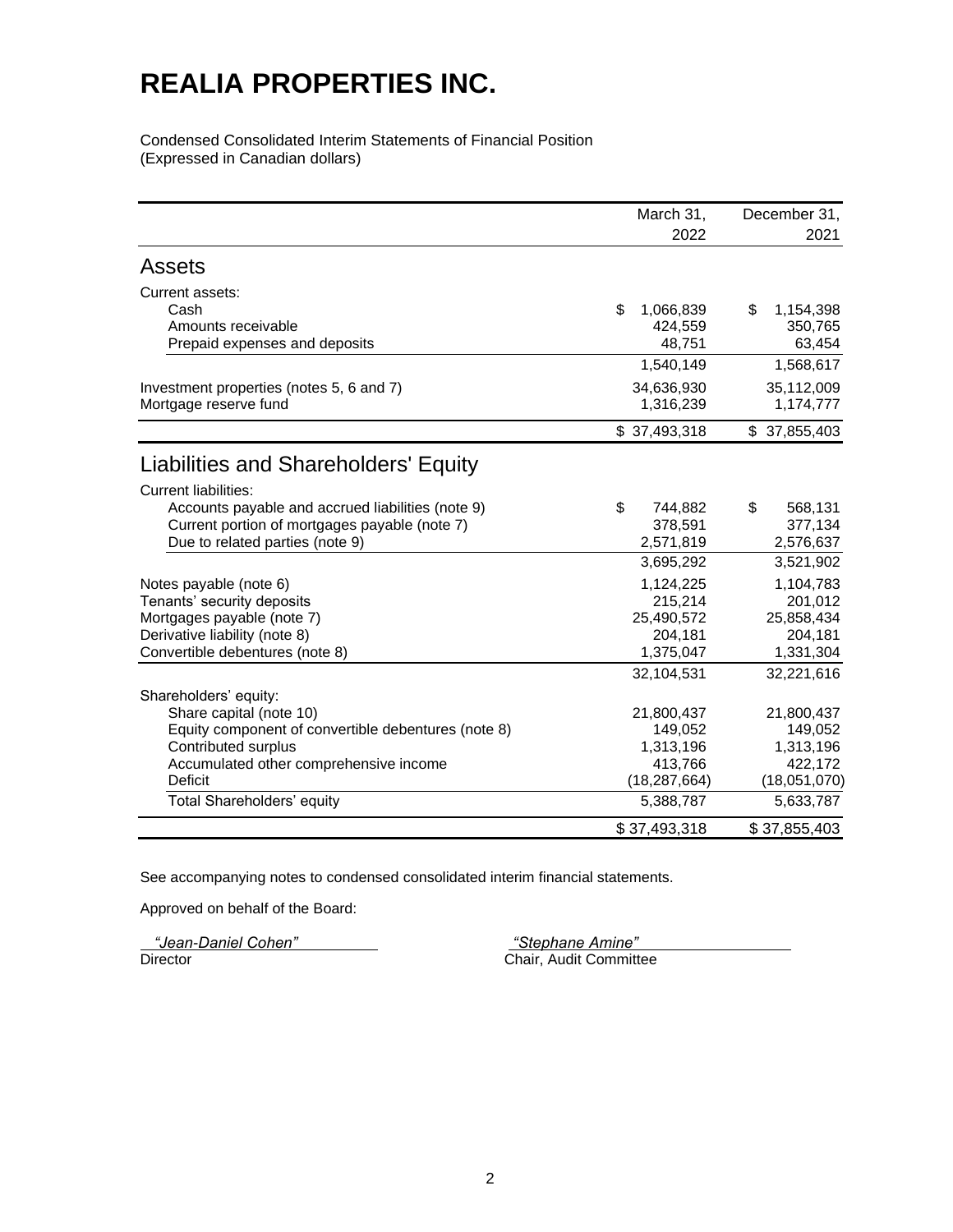Condensed Consolidated Interim Statements of Loss and Comprehensive Loss (Expressed in Canadian dollars)

|                                                  | For the three months ended March 31, |    |             |
|--------------------------------------------------|--------------------------------------|----|-------------|
|                                                  | 2022                                 |    | 2021        |
| Revenue:                                         |                                      |    |             |
| Rental income                                    | \$<br>769.961                        | \$ | 1,779,285   |
| Recoveries of operating expenses                 | 326.130                              |    | 268,697     |
| Other income                                     | 25,135                               |    | 7,948       |
|                                                  | 1,121,226                            |    | 2,055,927   |
| Property operating expenses:                     |                                      |    |             |
| Operating and leasing expenses                   | (354, 728)                           |    | (300, 571)  |
| Earnings from property operations                | 766,498                              |    | 1,755,356   |
| Other revenues (expenses):                       |                                      |    |             |
| General and administrative (note 12)             | (142, 574)                           |    | (62, 594)   |
| Depreciation and amortization                    | (280, 934)                           |    | (382, 795)  |
| Net finance costs (note 13)                      | (484, 316)                           |    | (438, 750)  |
| Gain on debt extinguishment                      |                                      |    | 269,319     |
| Foreign exchange gain (loss)                     | (95, 268)                            |    | 770         |
|                                                  | (1,003,092)                          |    | (614, 050)  |
| Net income (loss) for the period                 | (236, 594)                           |    | 1,141,306   |
| Other comprehensive income (loss):               |                                      |    |             |
| Foreign currency translation on US operations    | 8,405                                |    | 128,350     |
| Comprehensive income (loss)                      | \$<br>(228, 189)                     | \$ | 1,269,835   |
| Weighted average number of common shares         | 255,221,137                          |    | 255,221,137 |
| Basic and diluted income (loss) per common share | \$<br>(0.00)                         | \$ | (0.00)      |

See accompanying notes to condensed consolidated interim financial statements.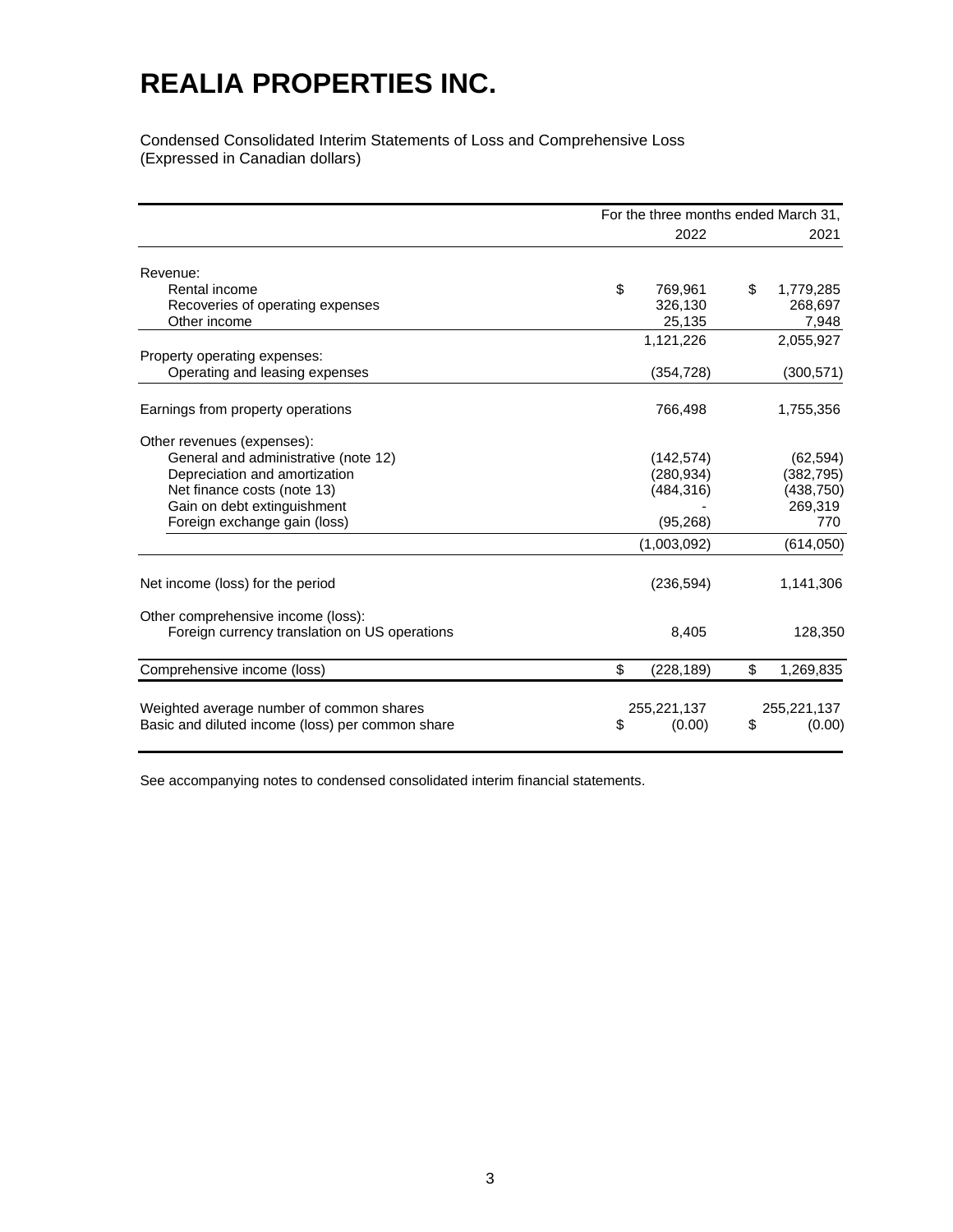Condensed Consolidated Interim Statements of Changes in Shareholders' Equity (Expressed in Canadian dollars)

|                                               | Number of<br>shares | Share<br>capital | Equity<br>component of<br>convertible<br>debentures | Contributed<br>surplus | Accumulated<br>other<br>comprehensive<br>income | Deficit                  | Total<br>attributable to<br>owners of the<br>parent | Non-<br>controlling<br>interest | Total<br>shareholders'<br>equity |
|-----------------------------------------------|---------------------|------------------|-----------------------------------------------------|------------------------|-------------------------------------------------|--------------------------|-----------------------------------------------------|---------------------------------|----------------------------------|
|                                               |                     |                  |                                                     |                        |                                                 |                          |                                                     |                                 |                                  |
| Balance, December 31, 2020                    | 255,221,137         | 21,800,437       | 269,319                                             | 1,248,058              | 735,400                                         | (20, 196, 897)           | 3,856,317                                           | 68,503                          | 3,924,820                        |
| Modification of debentures (note 8)           |                     | $\sim$           | (264, 440)                                          |                        |                                                 |                          | (264, 440)                                          | $\overline{\phantom{a}}$        | (264, 440)                       |
| Acquisition of controlled subsidiary (note 5) |                     | $\sim$           |                                                     |                        | -                                               | 68,503                   | 68,503                                              | (68, 503)                       |                                  |
| Net income for the period                     |                     | $\,$ $\,$        | ۰                                                   |                        | $\overline{\phantom{0}}$                        | 1,141,305                | 1,141,305                                           | $\overline{\phantom{a}}$        | 1,141,305                        |
| Other comprehensive loss                      |                     |                  |                                                     |                        | (128, 530)                                      | $\overline{\phantom{0}}$ | (128, 530)                                          | $\overline{\phantom{a}}$        | (128, 530)                       |
| Balance, March 31, 2021                       | 255,221,137         | 21,800,437       | 4,879                                               | 1,248,058              | 606,870                                         | (18,987,089)             | 4,673,155                                           | $\overline{\phantom{a}}$        | 4,673,155                        |
| Balance, December 31, 2021                    | 255,221,137         | 21,800,437       | 149,052                                             | 1,313,196              | 422,172                                         | (18,051,070)             | 5,633,787                                           | $\overline{\phantom{a}}$        | 5,633,787                        |
| Net income for the period                     |                     |                  |                                                     |                        |                                                 | (236, 593)               | (236, 593)                                          | -                               | (236, 593)                       |
| Other comprehensive loss                      |                     |                  |                                                     |                        | (8,406)                                         |                          | (8, 406)                                            | $\overline{\phantom{a}}$        | (8,406)                          |
| Balance, March 31, 2022                       | 255,221,137         | 21,800,437       | 149,052                                             | 1,313,196              | 413,766                                         | (18,287,664)             | 5,388,788                                           |                                 | 5,388,788                        |

See accompanying notes to condensed consolidated interim financial statements.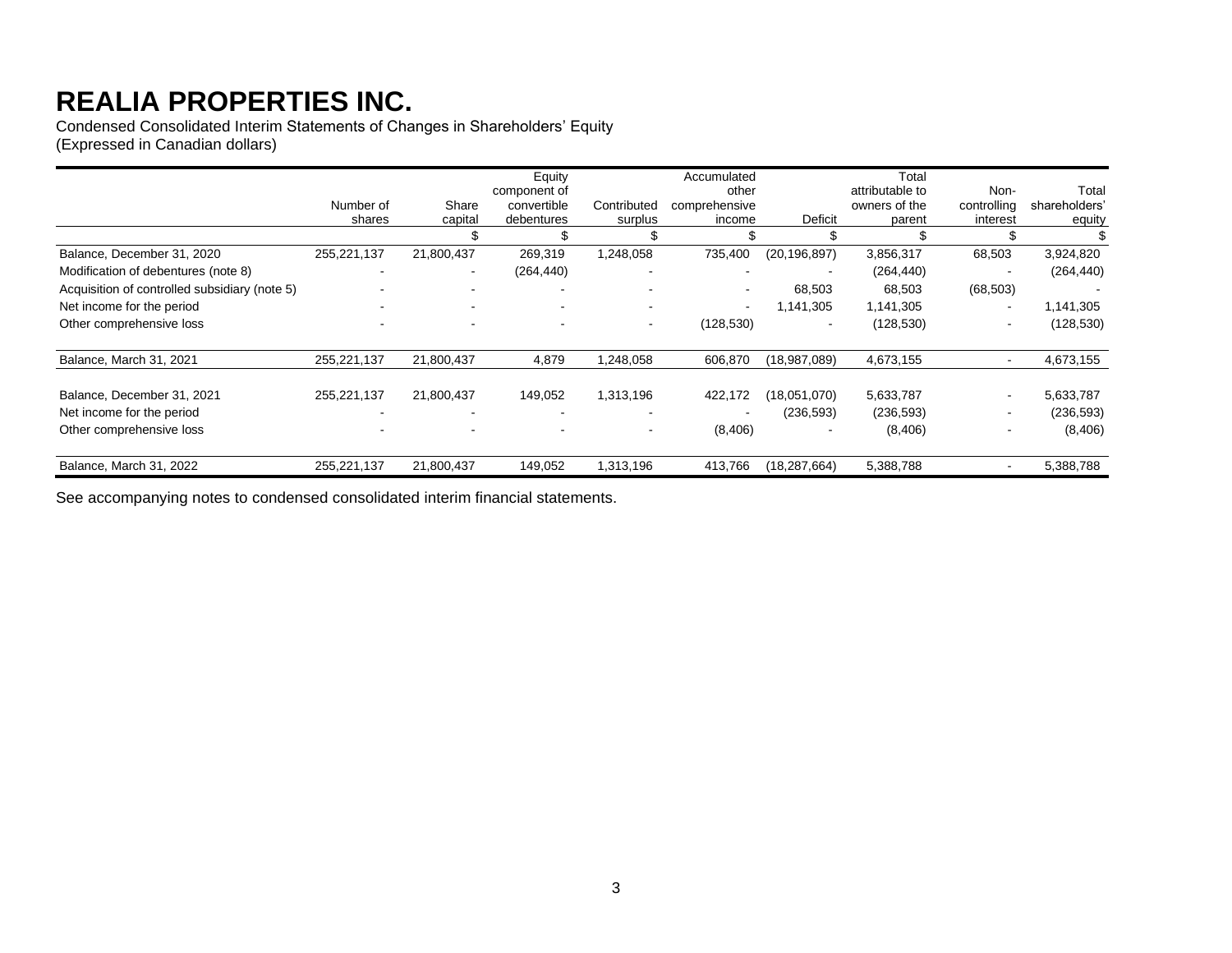Condensed Consolidated Interim Statements of Cash Flows (Expressed in Canadian dollars)

|                                                                                                                                                                        | For the three months ended March 31, |                                      |                                                    |
|------------------------------------------------------------------------------------------------------------------------------------------------------------------------|--------------------------------------|--------------------------------------|----------------------------------------------------|
|                                                                                                                                                                        |                                      | 2022                                 | 2021                                               |
| Cash provided by (used in):                                                                                                                                            |                                      |                                      |                                                    |
| Cash flows from operating activities:<br>Net income (loss) for the period (1)<br>Adjustments to reconcile net (income) loss for the period                             | \$                                   | (236, 593)                           | \$<br>1,209,808                                    |
| to net cash provided by operating activities:<br>Depreciation and amortization<br>Accretion                                                                            |                                      | 284.931<br>70.728                    | 386,792<br>236                                     |
| Foreign exchange (gain) loss<br>Interest expense<br>Change in operating assets and liabilities                                                                         |                                      | 95.267<br>409,591<br>(44, 832)       | (770)<br>424,439<br>360,515                        |
| Cash flows from investing activities:<br>Additions to investment properties<br>Cash paid for acquisition of controlled subsidiary<br>Security deposits received (paid) |                                      | 579.092<br>(145, 954)<br>16,301      | 2,381,020<br>(45, 140)<br>(68, 503)                |
| Cash flows from financing activities:                                                                                                                                  |                                      | (129, 653)                           | (113, 643)                                         |
| Repayment of debt<br>Advances from related parties<br>Contributions to mortgage reserve fund<br>Interest paid                                                          |                                      | (92, 566)<br>(153, 734)<br>(342,366) | (1,988,197)<br>18,770<br>(1,061,719)<br>(529, 028) |
| Effect of exchange rate changes on cash                                                                                                                                |                                      | (588, 665)<br>51,667                 | (3,560,174)<br>(153, 172)                          |
| Increase (decrease) in cash                                                                                                                                            |                                      | (87, 559)                            | (1,445,969)                                        |
| Cash, beginning of period                                                                                                                                              |                                      | 1,154,398                            | 2,136,740                                          |
| Cash, end of period                                                                                                                                                    | \$                                   | 1,066,839                            | \$<br>690,771                                      |
| Notes:                                                                                                                                                                 |                                      |                                      |                                                    |

*(1) 2021Q1 net income from operating activities includes a one-time lease termination payment of USD \$900,000*

See accompanying notes to condensed consolidated interim financial statements.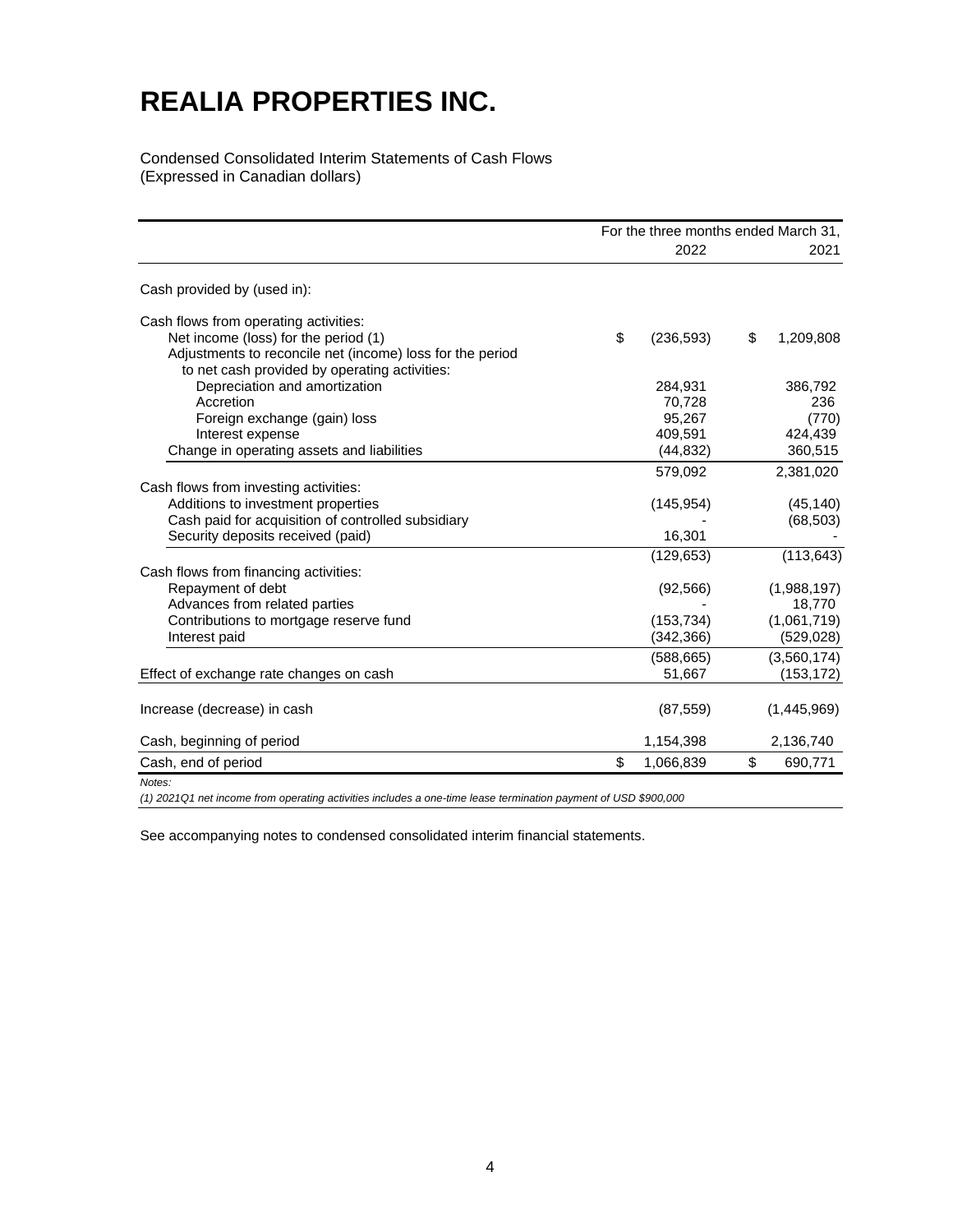Notes to Condensed Consolidated Interim Financial Statements (Expressed in Canadian dollars)

### **1. Organization:**

Realia Properties Inc. ("Realia" and collectively with its subsidiaries, the "Company") (formerly TitanStar Properties Inc. before a name change effective October 18, 2019) was incorporated under the Canada Business Corporations Act on June 3, 2008 and is a real estate holding company trading on the TSX Venture Exchange (common shares "TSXV: RLP", convertible debentures "TSXV: RLP.DB"). The Company issued share capital and commenced operations on June 30, 2008. The registered office of the Company is 151 Yonge Street, 11th Floor, Toronto, Ontario M5C 2W7.

The sole business of the Company is the ownership of real property interests, consistent with a well-established investment policy. The Company seeks to create a portfolio of stabilized income producing real estate assets within the United States with value to be maximized through the acquisition of well-positioned quality assets. The focus is on necessity-based, retail/commercial properties and community centers.

These condensed consolidated interim financial statements have been approved and authorized for issue by the Board of Directors on May 27, 2022.

### **2. Basis of presentation and statement of compliance:**

The accompanying condensed consolidated interim financial statements are prepared in accordance with International Financial Reporting Standards ("IFRS") using the same presentation and accounting policies in the December 31, 2021 audited consolidated financial statements. They do not include all the information and disclosure normally provided in annual financial statements and should be read in conjunction with the audited annual consolidated financial statements and the notes thereto for the year ended December 31, 2021.

#### **3. Significant accounting policies:**

The significant accounting policies applied in the preparation of these condensed consolidated interim financial statements are set out below. The accounting policies have been applied consistently by the group entities unless otherwise stated.

#### (a) Basis of consolidation:

The condensed consolidated interim financial statements include the assets and liabilities and results of operations of Realia and its subsidiaries. The assets and liabilities and results of operations include the consolidation of its wholly owned 100% US subsidiaries: TitanStar DSC Holdings Inc., TSP GP Holdings, Inc., TSP LP Holdings, Inc., Realia Properties US (formerly TitanStar US Inc.), TSP Metro Gateway LLC, TSP 116 Street LLC, as well as Martin Downs NSC LLC (2020 interest: 99%), and its wholly owned 100% Canadian subsidiary, Realia Hospitality Inc.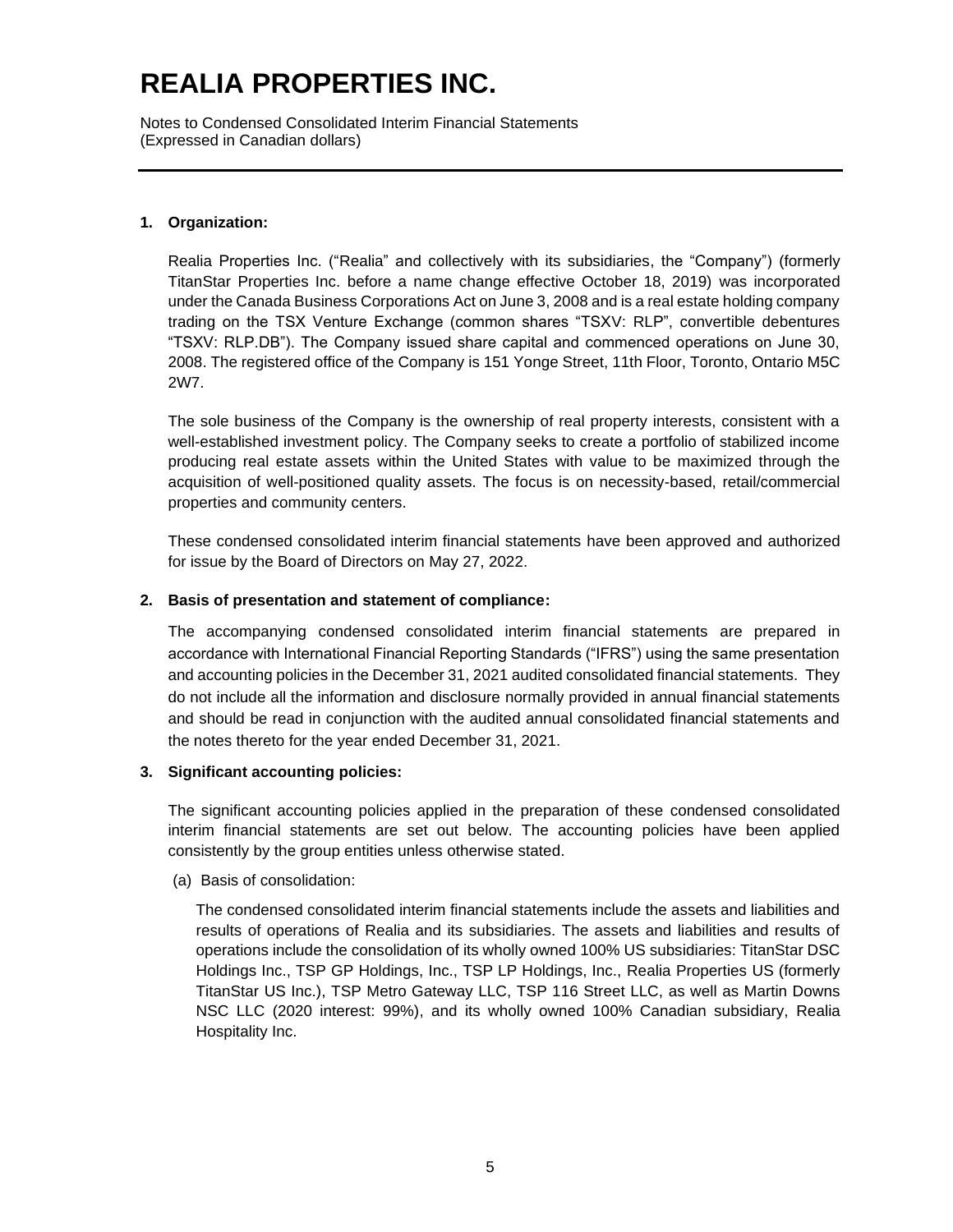Notes to Condensed Consolidated Interim Financial Statements (Expressed in Canadian dollars)

#### **3. Significant accounting policies (continued):**

(a) Basis of consolidation (continued):

Subsidiaries are fully consolidated from the date of acquisition, being the date on which the Company obtains control, and continue to be consolidated until the date that such control ceases. Control is achieved when the Company is exposed, or has rights, to variable returns from its involvement with the entity and has the ability to affect those returns through its power over the entity. The financial statements of subsidiaries are prepared for the same reporting period as the Company using consistent accounting policies.

All material intercompany balances and transactions are eliminated upon consolidation.

Where the Company's interest in a subsidiary is less than 100%, the Company recognizes noncontrolling interest. Non-controlling interests in the net assets are identified separately from the Company's deficiency. The non-controlling interest consists of the non-controlling interest as at the date of the original acquisition plus the non-controlling interest's share of changes in equity or deficiency since the date of acquisition.

(b) Investment properties:

Investment properties are comprised of properties held to earn rental revenue or for capital appreciation or both. Investment properties are measured initially at cost including transaction costs. Transaction costs include transfer taxes, professional fees for legal services and initial leasing commissions to bring the property to the condition necessary for it to be capable of operating.

Investment properties include land and buildings and lease related intangible assets which include below and above market rents, value of in-place leases and prepaid lease origination costs. Investment properties are measured at cost less accumulated depreciation and accumulated impairment losses.

Depreciation of buildings is calculated using the straight-line method with reference to each property's cost, estimated useful life, components, and residual value.

The basis of depreciation and estimated useful lives of buildings, major components and lease related intangibles are as follows:

| Asset                     | <b>Basis</b>  | Rate                               |
|---------------------------|---------------|------------------------------------|
| <b>Buildings</b>          | Straight-line | 35 - 45 vears                      |
| Major components          | Straight-line | 5 - 15 years                       |
| Lease related intangibles | Straight-line | Weighted average term of the lease |

Depreciation methods, useful lives and residual values are reviewed annually and adjusted as required.

Note 5 discloses the fair value of the investment properties. The following approaches either individually or in combination, are used by management, in their determination of the fair value of investment properties: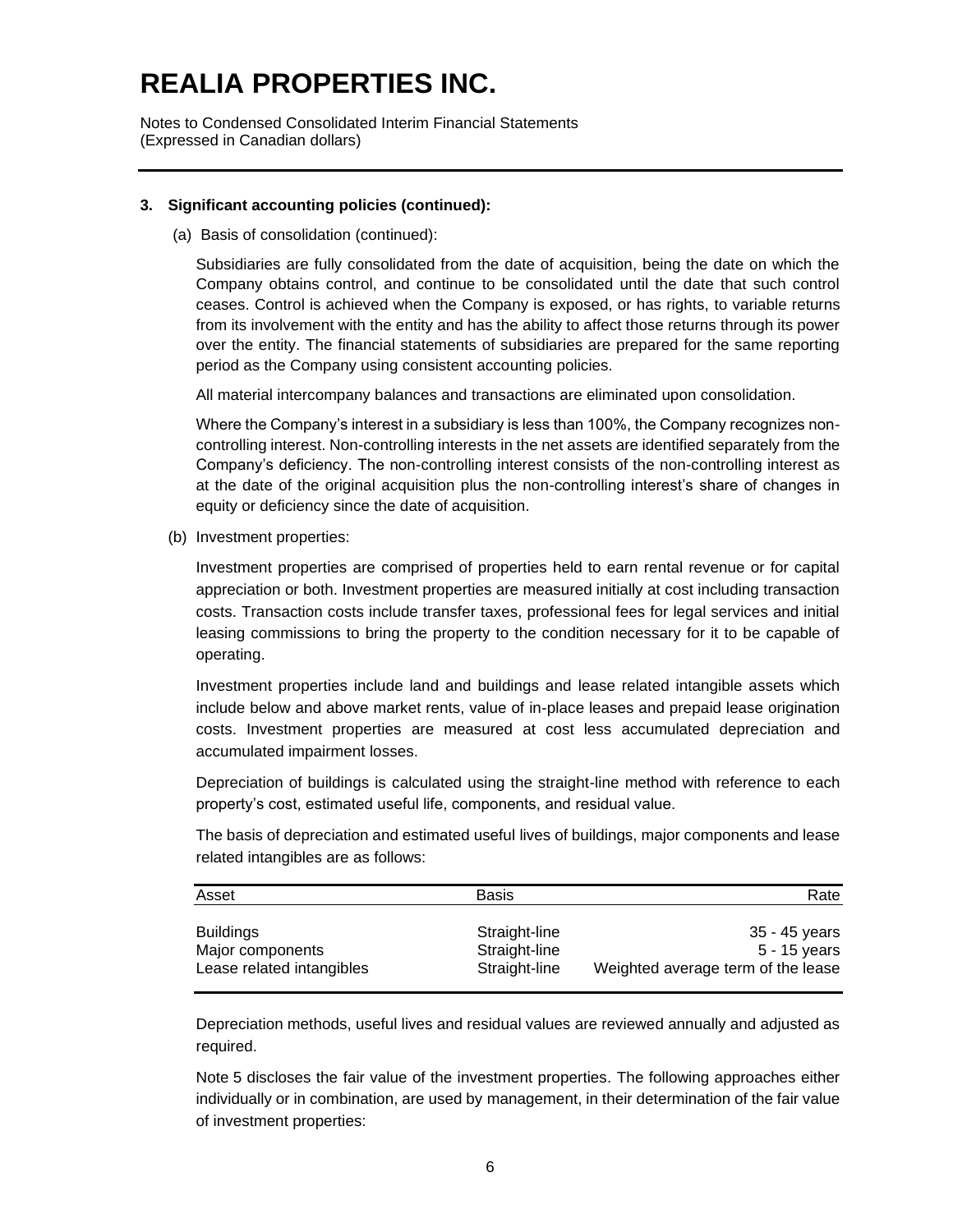Notes to Condensed Consolidated Interim Financial Statements (Expressed in Canadian dollars)

### **3. Significant accounting policies (continued):**

(b) Investment properties (continued):

- The Income Approach derives market value by estimating the future cash flows that will be generated by the property and then applying an appropriate capitalization rate or discount rate to those cash flows. This approach can utilize the direct capitalization method and/or the discounted cash flow analysis.
- The Direct Comparison Approach involves comparing or contrasting the recent sale, listing or optioned prices of properties comparable to the subject and adjusting for any significant differences between them.

Management reviews independent appraisals when obtained for properties, to ensure the assumptions used by the appraisers are reasonable. The fair value amount determined by management and disclosed in note 5 reflects those assumptions used in the approaches above.

An investment property is derecognized when it has been disposed of or permanently withdrawn from use and no future economic benefit is expected from its disposal. Any gains or losses on the retirement or disposal of an investment property are recognized in the consolidated statement of income (loss) and comprehensive loss in the period of retirement or disposal.

(c) Cash and cash equivalents:

Cash and cash equivalents consist of cash on hand and in the bank and highly-liquid investments having terms of three months or less from the date of acquisition and that are readily convertible to known amounts of cash. Cash and equivalents exclude cash subject to restrictions. As at March 31, 2022 and December 31, 2021, there were no cash equivalents.

(d) Revenue recognition:

The Company accounts for its leases as operating leases given that it has retained substantially all of the risk and benefits of ownership.

The Company earns revenue from tenants from various sources consisting of rent earned under lease agreements, property tax and operating cost recoveries. Revenue from lease components is recognized on a straight-line basis over the lease term and includes the recoveries of specified operating expenses. Revenue recognition commences when a tenant has the right to use the premises and is recognized pursuant to the terms of the lease agreement.

Revenue includes recoveries of specified operating expenses, in accordance with the terms of the lease agreements. Recoveries are recognized in the period in which the related operating expense was incurred.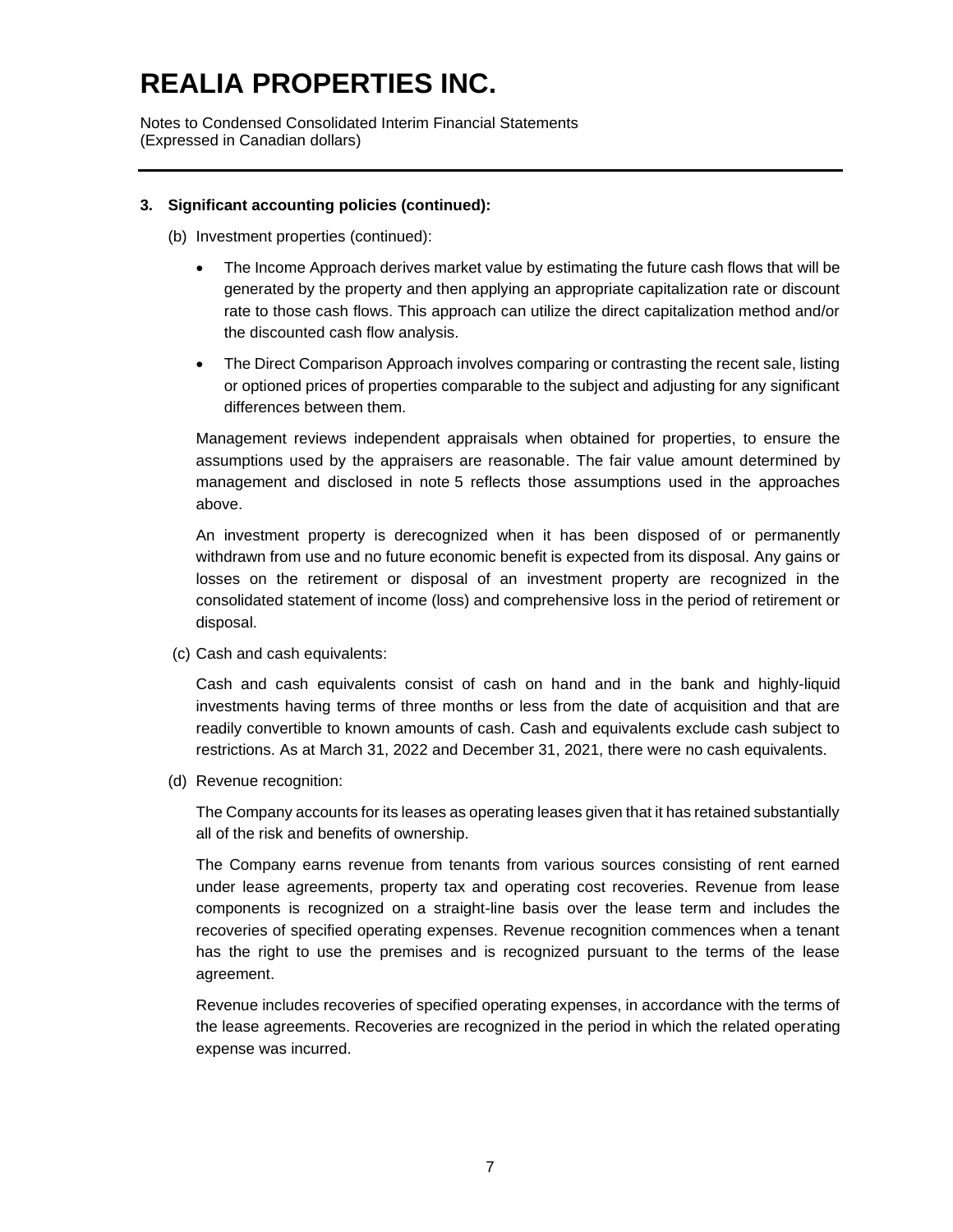Notes to Condensed Consolidated Interim Financial Statements (Expressed in Canadian dollars)

#### **3. Significant accounting policies (continued):**

(e) Finance income (expenses):

Finance income consists of interest income. Finance expense includes interest on long-term debt, financing fees, amortization of deferred financing costs and accretion of convertible debentures.

Finance income is recognized in the period in which it is earned, while finance expenses are recognized in the period in which they are incurred.

(f) Provisions:

Provisions are recognized in other liabilities when the Company has a present legal or constructive obligation as a result of past events, it is more likely than not that an outflow of resources will be required to settle the obligation, and the amount can be reliably estimated. Provisions are measured at management's best estimate of the expenditure required to settle the obligation at the end of the reporting period, and are discounted to present value where the effect is material, such as closure costs.

(g) Convertible debentures:

Convertible debentures are separated into debt and equity components based on the residual method. The value of the debt component is calculated at the estimated fair value of the future interest and principal payments due under the terms of the convertible debentures, with the residual value assigned to the equity component.

Transaction costs directly related to the debt component reduce the carrying value of the convertible debentures and are amortized over the lives of the convertible debentures using the effective interest rate method. Transaction costs related to the equity component of convertible debentures are recognized in the value of the equity component, net of deferred income tax.

Subsequent to initial recognition, the liability component of convertible debentures is measured at amortized cost using the effective interest rate method and is accreted up to its face value. The equity component is not re-measured subsequent to initial recognition.

Modification is deemed to be substantial if the net present value of the cash flows under the modified terms, including and fees paid or recovered, is at least 10 percent different from the net present value of the remaining cash flows of the liability prior to the modification, both discounted at the original effective interest rate of the liability prior to the modification. A substantial modification of the terms of an existing financial liability is accounted for as an extinguishment of the original financial liability and the recognition of a new financial liability.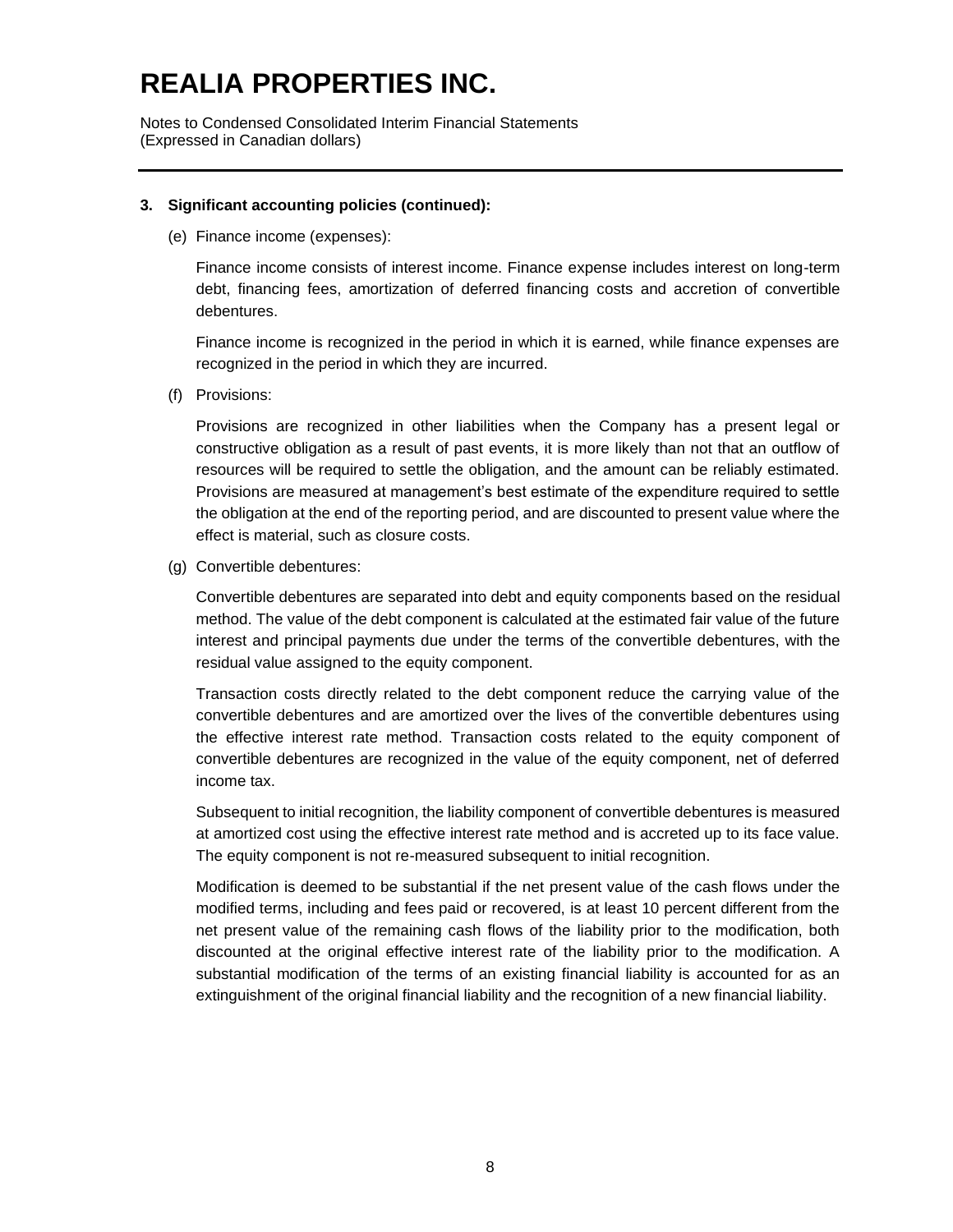Notes to Condensed Consolidated Interim Financial Statements (Expressed in Canadian dollars)

### **3. Significant accounting policies (continued):**

(g) Convertible debentures (continued):

The consideration paid, represented by the fair value of the modified convertible debentures, is allocated to the liability and equity components of the original convertible debentures at the date of extinguishment. The method used in allocating the consideration paid and the transaction costs to the separate components of the original debentures is consistent with that used in the original allocation to the separate components of the original convertible debentures of the proceeds received by the Company when the original convertible debentures were issued.

Once the allocation of the consideration is made, any resulting gain or loss is treated as follows:

- The amount of gain or loss relating to the original liability component is recognized in the consolidated statements of loss; and
- The amount of consideration relating to the original equity component is recognized in equity. It comprises the amount transferred from convertible debentures equity reserve attributable to the extinguished convertible debentures, net of the amount of consideration relating to the equity component of convertible debentures upon their early extinguishment.
- (h) Share options and warrants:

The Company has a share option plan available for officers, employees, and consultants. The fair value based method of accounting is applied to all share-based compensation. Compensation expense is recognized when share options are granted over the vesting periods. Awards of share options and warrants related to private placements or public offerings of shares are treated as share issue costs.

The fair value of share options and warrants granted are estimated on the date of grant using the Black-Scholes option pricing model and is recorded as an expense over the applicable vesting period based on the number of awards expected to vest. Each tranche of an award is considered a separate award within its own vesting period and grant date fair value. On the exercise of share options, the consideration received and the grant date fair value of the option is credited to share capital.

(i) Share capital:

For equity-settled share-based payment transactions, the entity shall measure the goods or services received, and the corresponding increase in equity, directly, at the fair value of the goods or services received, unless that fair value cannot be estimated reliably. If the entity cannot estimate reliably the fair value of the goods or services received, the entity shall measure their value, and the corresponding increase in equity, indirectly, by reference to the fair value of the equity instruments granted.

Transaction costs related to the issuance of the shares are recognized directly in shareholders' equity as a reduction of the proceeds received.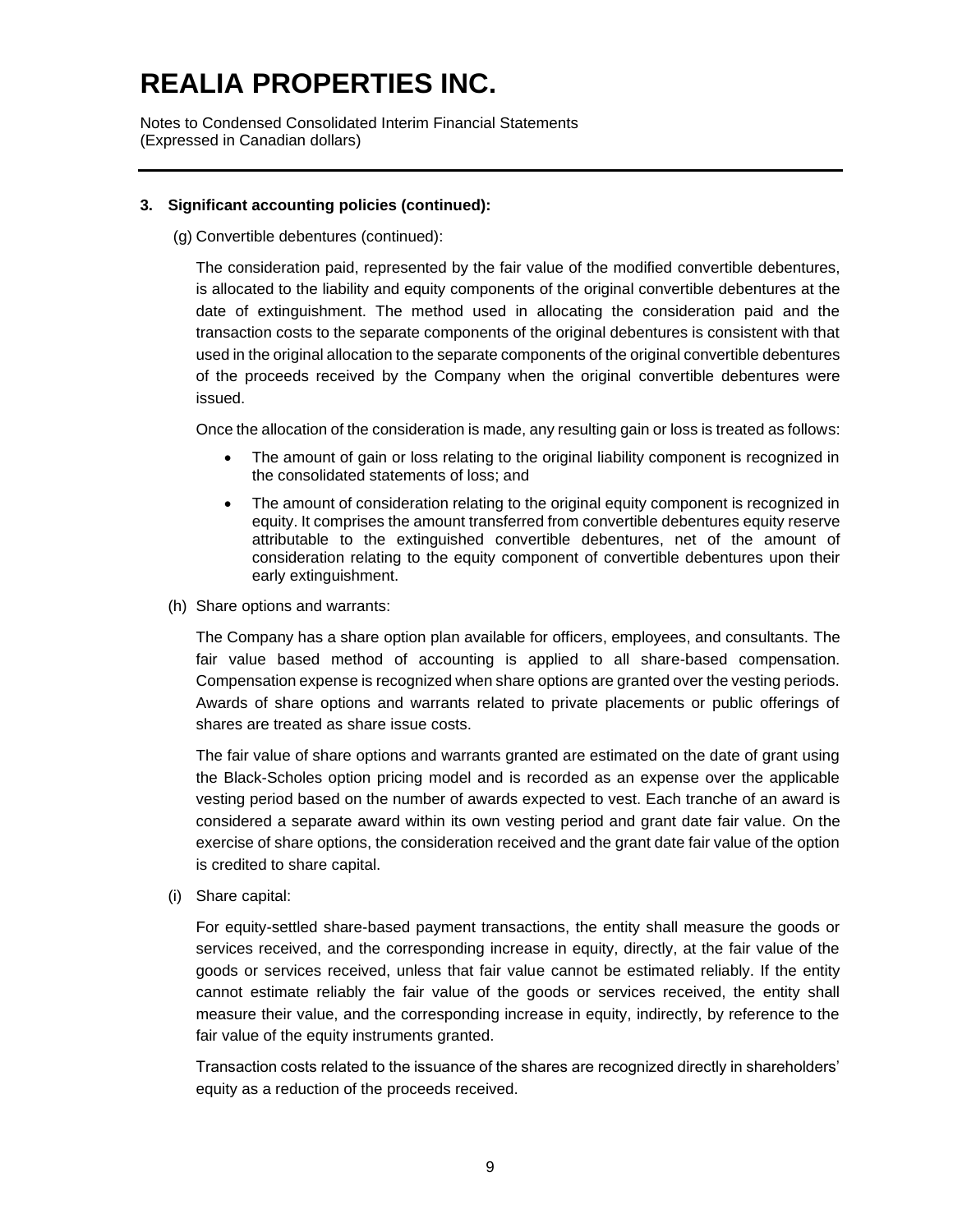Notes to Condensed Consolidated Interim Financial Statements (Expressed in Canadian dollars)

### **3. Significant accounting policies (continued):**

(j) Income or loss per share:

Basic income or loss per share is calculated by dividing the income or loss by the weighted average number of common shares outstanding during the period. The Company computes dilutive effects of options, warrants and similar instruments. The dilutive effect on income per share is recognized by the use of proceeds that could be obtained upon exercise of options, warrants and similar instruments. It assumes that the proceeds would be used to purchase common shares at the average market price during the period.

(k) Foreign currency translation:

### *Foreign operations*

The functional currency of the Company's subsidiaries is the United States dollar as it is the currency of the primary economic environment in which the subsidiaries operate. In determining the functional currency, consideration is given to the denomination of major cash flows of the entity. The functional currency of entities within the group has remained unchanged during the reporting period.

Upon consolidation, assets and liabilities of the subsidiaries are translated to Canadian dollars, the presentation currency of the Company, at the period end rate of exchange and the results of their operations translated at average rates of exchange for the period. The resulting translation adjustments are included in accumulated other comprehensive income in equity. Translation adjustments from monetary receivables and payables within the Company's subsidiaries for which settlement is neither planned nor likely to occur in the foreseeable future are included in the accumulated other comprehensive income in equity.

### *Foreign currency transactions and balances*

Foreign currency transactions are translated into the functional currency of the respective group entity, using the exchange rates prevailing at the dates of the transactions (spot exchange rate).

Foreign exchange gains and losses resulting from the settlement of such transactions and from the remeasurement of monetary items denominated in foreign currency at year-end exchange rates are recognized in profit or loss.

Non-monetary items are not retranslated at year-end and are measured at historical cost (translated using the exchange rates at the transaction date), except for non-monetary items measured at fair value which are translated using the exchange rates at the date when fair value was determined.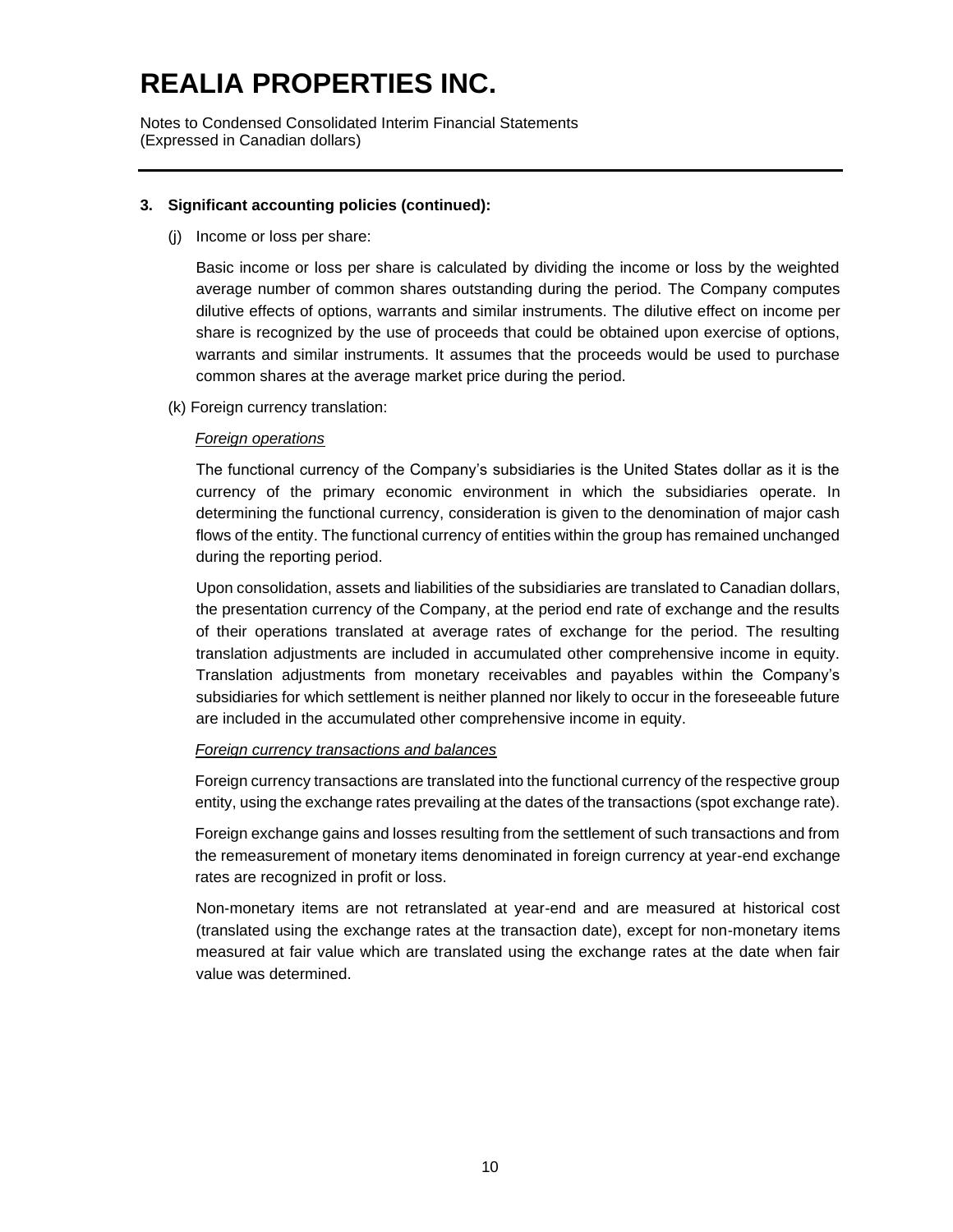Notes to Condensed Consolidated Interim Financial Statements (Expressed in Canadian dollars)

### **3. Significant accounting policies (continued):**

(l) Income taxes:

Current income tax for each entity is based on the local taxable income at the local statutory tax rate enacted or substantively enacted at the consolidated statement of financial position date and includes adjustments to tax payable or recoverable in respect of previous periods.

Deferred income tax is recognized using the statement of financial position method in respect of all temporary differences between the tax bases of assets and liabilities, and their carrying amounts for financial reporting purposes, except as indicated below.

Deferred income tax liabilities are recognized for all taxable temporary differences, except where the deferred income tax liability arises from the initial recognition of goodwill, or the initial recognition of an asset or liability in an acquisition that is not a business combination and, at the time of the acquisition, affects neither the accounting profit nor taxable profit or loss and in respect of taxable temporary differences associated with investment in subsidiaries, interest in joint ventures and associates, where the timing of the reversal of the temporary differences can be controlled and it is probable that the temporary differences will not reverse in the foreseeable future.

Deferred income tax is measured on an undiscounted basis at the tax rates that are expected to apply in the periods in which the asset is realized or the liability is settled, based on tax rates and tax laws enacted or substantively enacted at the statement of financial position date.

Current and deferred income taxes relating to items recognized directly in equity are recognized in equity and not in the consolidated statement of income (loss) and comprehensive loss.

Deferred income tax assets and liabilities are offset when there is a legally enforceable right to offset current income tax assets against current income tax liabilities and when the deferred income tax assets and liabilities relate to income taxes levied by the same tax authority on either the same taxable entities or in different taxable entities, and where there is the intent to settle the balance on a net basis.

(m) Financial instruments:

#### *Recognition and derecognition*

Financial assets and financial liabilities are recognized when the Company becomes a party to the contractual provisions of the financial instrument.

Financial assets are derecognized when the contractual rights to the cash flows from the financial asset expire, or when the financial asset and substantially all the risks and rewards are transferred.

A financial liability is derecognized when it is extinguished, discharged, cancelled or expires.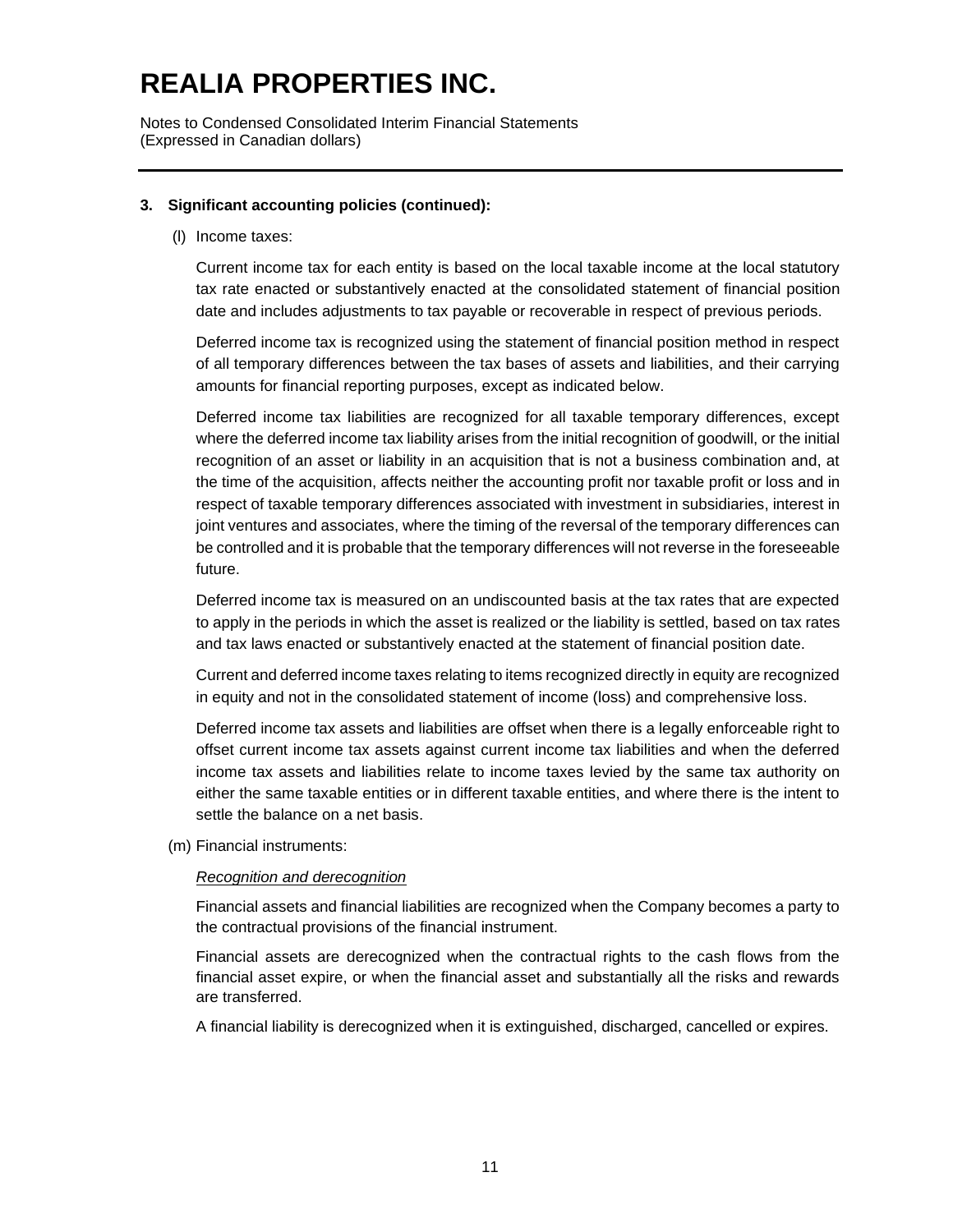Notes to Condensed Consolidated Interim Financial Statements (Expressed in Canadian dollars)

### **3. Significant accounting policies (continued):**

(m) Financial instruments (continued):

#### *Classification and initial measurement of financial assets*

Except for those trade receivables that do not contain a significant financing component and are measured at the transaction price in accordance with IFRS 15 *Revenue from Contracts with Customers*, all financial assets are initially measured at fair value adjusted for transaction costs (where applicable).

Financial assets, other than those designated and effective as hedging instruments, are classified into the following categories:

- Amortized cost;
- Fair value through profit or loss (FVTPL); and
- Fair value through other comprehensive income (FVOCI).

In the periods presented, the Company does not have any financial assets categorized as FVTPL or FVOCI.

The classification is determined by both:

- The entity's business model for managing the financial asset; and
- The contractual cash flow characteristics of the financial asset.

All income and expenses relating to financial assets that are recognized in profit or loss are presented within net finance costs, except for impairment of trade receivables which is presented within operating and leasing expenses.

#### *Subsequent measurement of financial assets*

#### *Financial assets at amortized cost*

Financial assets are measured at amortized cost if the assets meet the following conditions (and are not designated as FVTPL):

- They are held within a business model whose objective is to hold the financial assets and collect its contractual cash flows; and
- The contractual terms of the financial assets give rise to cash flows that are solely payments of principal and interest on the principal amount outstanding

After initial recognition, these are measured at amortized cost using the effective interest method.

Discounting is omitted where the effect of discounting is not significant.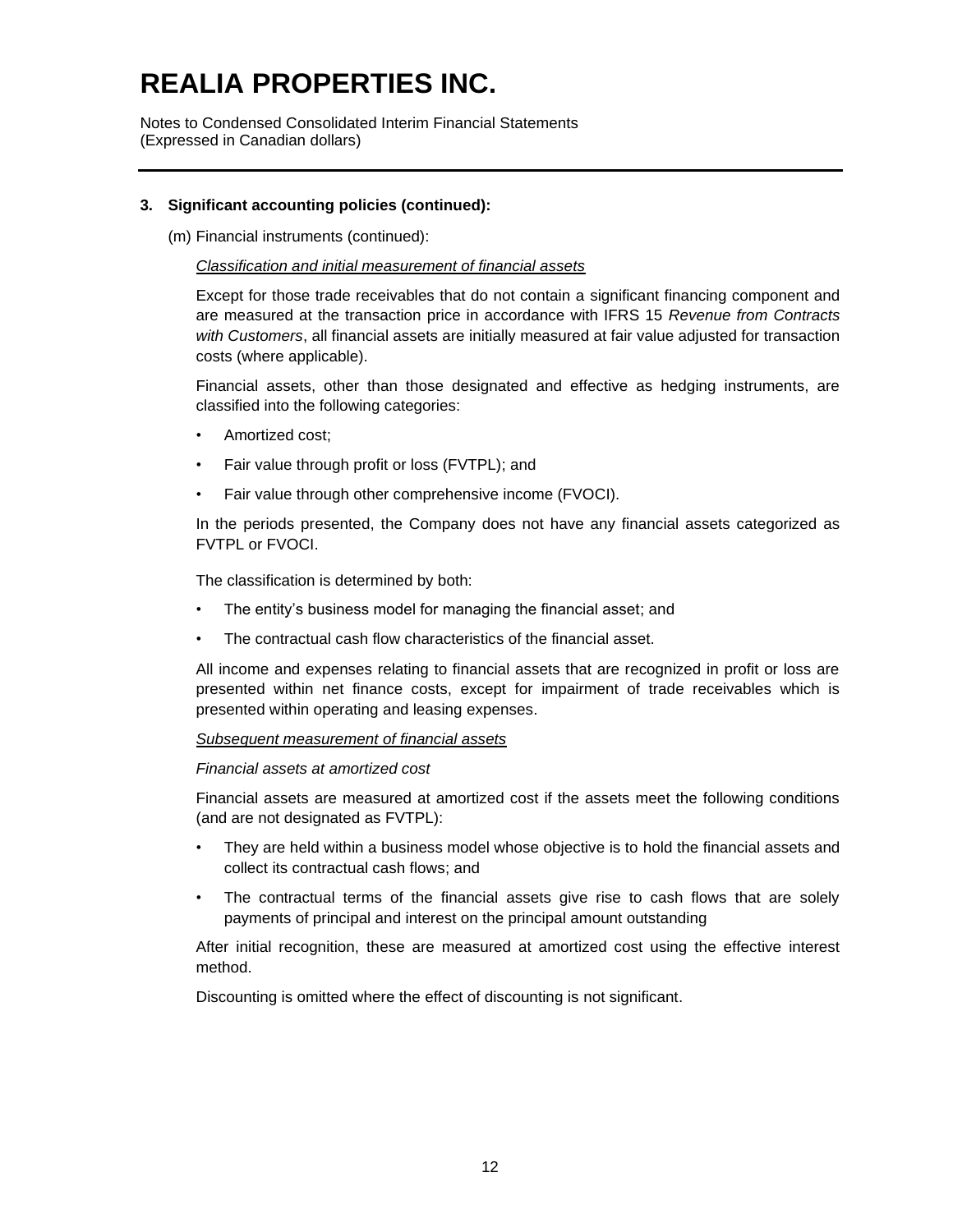Notes to Condensed Consolidated Interim Financial Statements (Expressed in Canadian dollars)

### **3. Significant accounting policies (continued):**

(m) Financial instruments (continued):

#### *Classification and measurement of financial liabilities*

Financial liabilities are initially measured at fair value, and, where applicable, adjusted for transaction costs unless the Company designated a financial liability at fair value through profit or loss.

Subsequently, financial liabilities are measured at amortized cost using the effective interest method except for derivatives and financial liabilities designated at FVTPL, which are carried subsequently at fair value with gains or losses recognized in profit or loss (other than derivative financial instruments that are designated and effective as hedging instruments).

All interest-related charges and, if applicable, changes in an instrument's fair value that are reported in profit or loss are included within finance costs or finance income.

#### *Derivative instruments*

Derivative instruments are initially recorded at fair value including those derivatives that are embedded in a financial instrument or other contract but are not closely related to the host financial instrument or contract, respectively. Subsequent to initial recognition, changes in the fair values of derivative instruments are recognized in net loss, except for derivatives that are designated as cash flow hedges.

Transaction costs are expensed as incurred for financial instruments classified or designated at fair value through profit or loss.

The following is a summary of the classification adopted by the Company for each significant category of financial instrument.

| <b>Financial instruments</b> | Classification                          | Measurement    |
|------------------------------|-----------------------------------------|----------------|
|                              |                                         |                |
| Cash                         | Financial assets at amortized cost      | Amortized cost |
| Amounts receivable           | Financial assets at amortized cost      | Amortized cost |
| Mortgage reserve fund        | Financial assets at amortized cost      | Amortized cost |
| Accounts payable and accrued |                                         |                |
| liabilities                  | Financial liabilities at amortized cost | Amortized cost |
| Due to related parties       | Financial liabilities at amortized cost | Amortized cost |
| Notes payable                | Financial liabilities at amortized cost | Amortized cost |
| Convertible debentures       | Financial liabilities at amortized cost | Amortized cost |
| Derivative liability         | Financial liabilities at amortized cost | Amortized cost |
| Mortgages payable            | Financial liabilities at amortized cost | Amortized cost |
| Tenants' security deposits   | Financial liabilities at amortized cost | Amortized cost |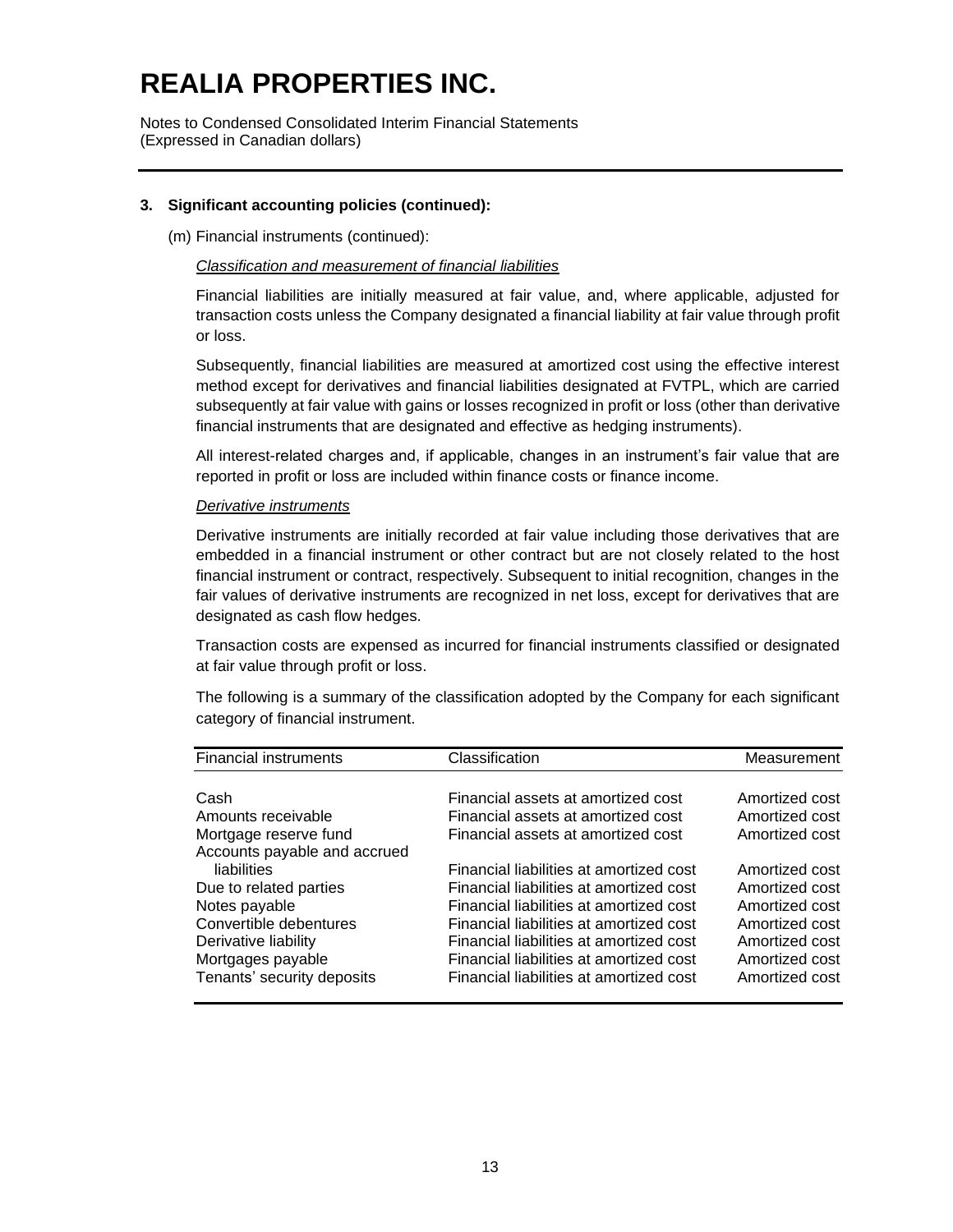Notes to Condensed Consolidated Interim Financial Statements (Expressed in Canadian dollars)

### **3. Significant accounting policies (continued):**

- (n) Impairment of assets:
	- (*i*) Financial assets:

The Company applies an expected loss model that assesses the risk a financial asset will default rather than whether a loss has been incurred. The Company applied the simplified approach to estimate expected credit losses which requires the loss allowance to be measured for lifetime expected credit losses. While the Company's financial assets are subject to the expected credit loss requirements, the identified loss was not significant.

(*ii*) Non-financial assets:

Investment properties are tested for impairment whenever events or changes in circumstances indicate that the carrying amount may not be recoverable.

For the purpose of assessing impairment, assets are grouped into cash generating units ("CGU's"), defined as the lowest levels for which there are separately identifiable cash inflows. An impairment loss is recognized within impairment of assets for the amount by which the carrying amount of the individual asset or CGU exceeds its recoverable amount. The recoverable amount is the higher of the fair value less costs to sell and value-in-use. In determining fair value less costs to sell, recent market transactions are taken into account, if available. In absence of such transactions, an appropriate valuation model is used. Value-in-use is assessed using the present value of the expected future cash flows of the relevant asset or CGU.

Impairments are reversed to the extent that events or circumstances give rise to changes in the estimate of recoverable amount since the period the impairment was recorded. Impairment reversals are recognized within impairment of assets.

(o) Fair values:

The fair value of a financial instrument is the amount of consideration that could be agreed upon in an arm's length transaction between knowledgeable, willing parties who are under no obligation to act. In certain circumstances, however, the initial fair value may be based on other observable current market transactions in the same instrument, without modification or on a valuation technique using market based inputs.

Fair value measurements recognized in the consolidated statement of financial position are categorized using a fair value hierarchy that reflects the significance of inputs used in determining the fair values:

- Quoted prices (unadjusted) in active markets for identical assets or liabilities (Level 1);
- Inputs other than quoted prices included in Level 1 that are observable for the asset or liability, either directly (i.e., as prices) or indirectly (i.e., derived from prices) (Level 2); and
- Inputs for the asset or liability that are not based on observable market data (unobserved inputs) (Level 3).

Each type of fair value is categorized based on the lowest level input that is significant to the fair value measurement in its entirety.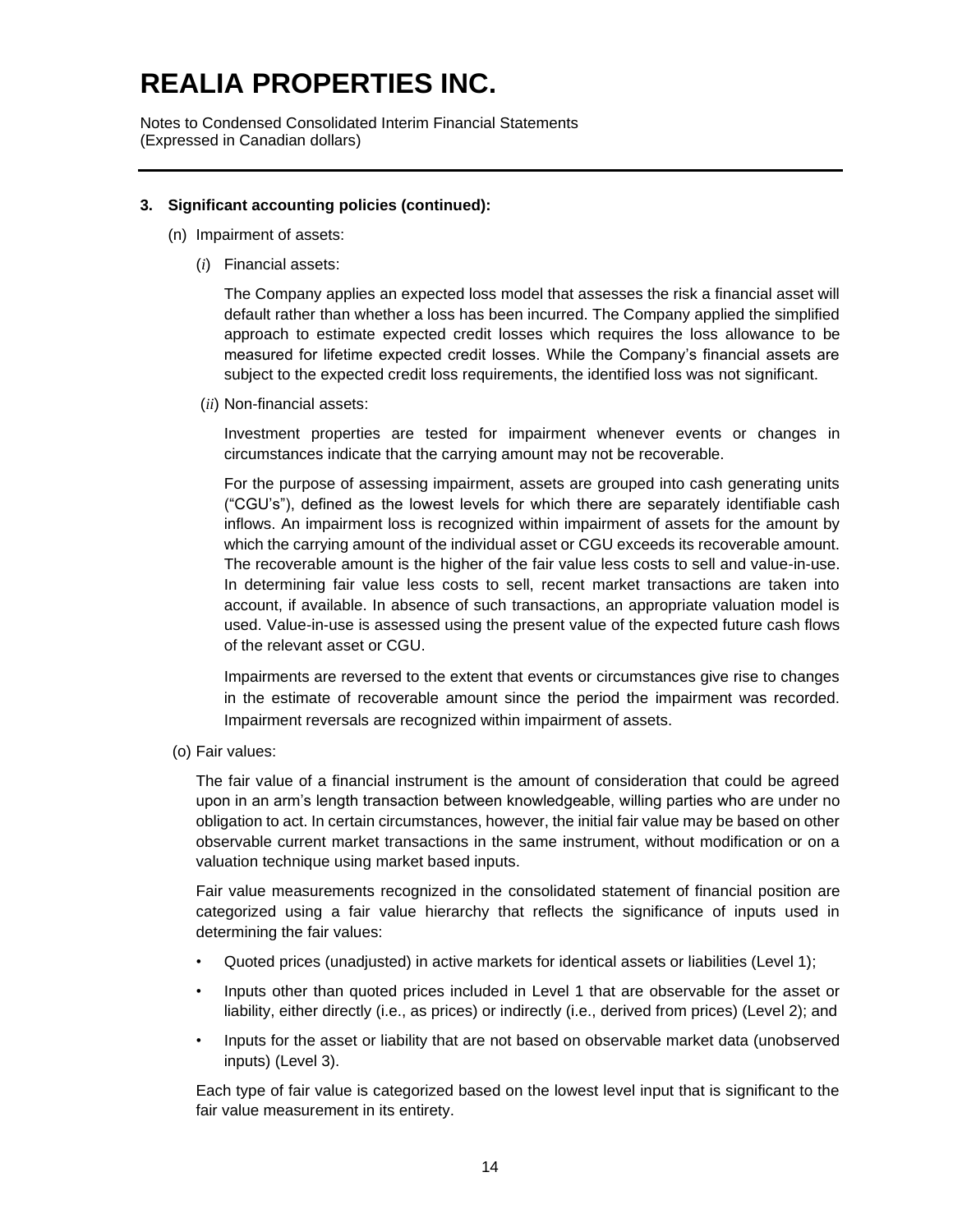Notes to Condensed Consolidated Interim Financial Statements (Expressed in Canadian dollars)

### **3. Significant accounting policies (continued):**

(p) Future changes to significant accounting policies:

Certain standards, amendments and interpretations have been issued but are not yet effective up to the date of the issuance of these consolidated financial statements. Such issued standards and interpretations are not expected to have a material impact on the Company's consolidated financial statements.

### **4. Critical accounting judgments, estimates and assumptions:**

The preparation of the consolidated financial statements in conformity with IFRS requires management to make judgments, estimates and assumptions that effect the reported amounts in the consolidated financial statements. Management bases its judgments, estimates and assumptions on factors it believes to be reasonable in the circumstances, but which may be inherently uncertain and unpredictable. The uncertainty of these judgments, assumptions and estimates could results in actual results that differ from the estimates and outcomes that require a material adjustment to the carrying amount of assets and liabilities in the future.

(a) Judgments:

The following are critical accounting judgments that have been made in applying the Company's accounting policies:

(*i*) Investment properties:

The Company's accounting policy relating to investment properties is described in note 3(b). In applying this policy, judgment is applied to determine the significant components of each property, including the useful lives over which the componentized assets are to be amortized.

(*ii*) Going concern:

The assessment of the Company's ability to continue on a going concern basis, to obtain sufficient funds to cover ongoing operating expenses and to meet its obligations for the coming year involves a large part of judgment based on past experience and other factors, including expectations of future events that are considered reasonable in the circumstances.

(*iii*) Modification versus extinguishment of financial liability:

Judgment is required in applying IFRS 9 Financial Instruments to determine whether the amended terms of the loan agreements are a substantial modification of an existing financial liability and whether it should be accounted for as an extinguishment of the original financial liability.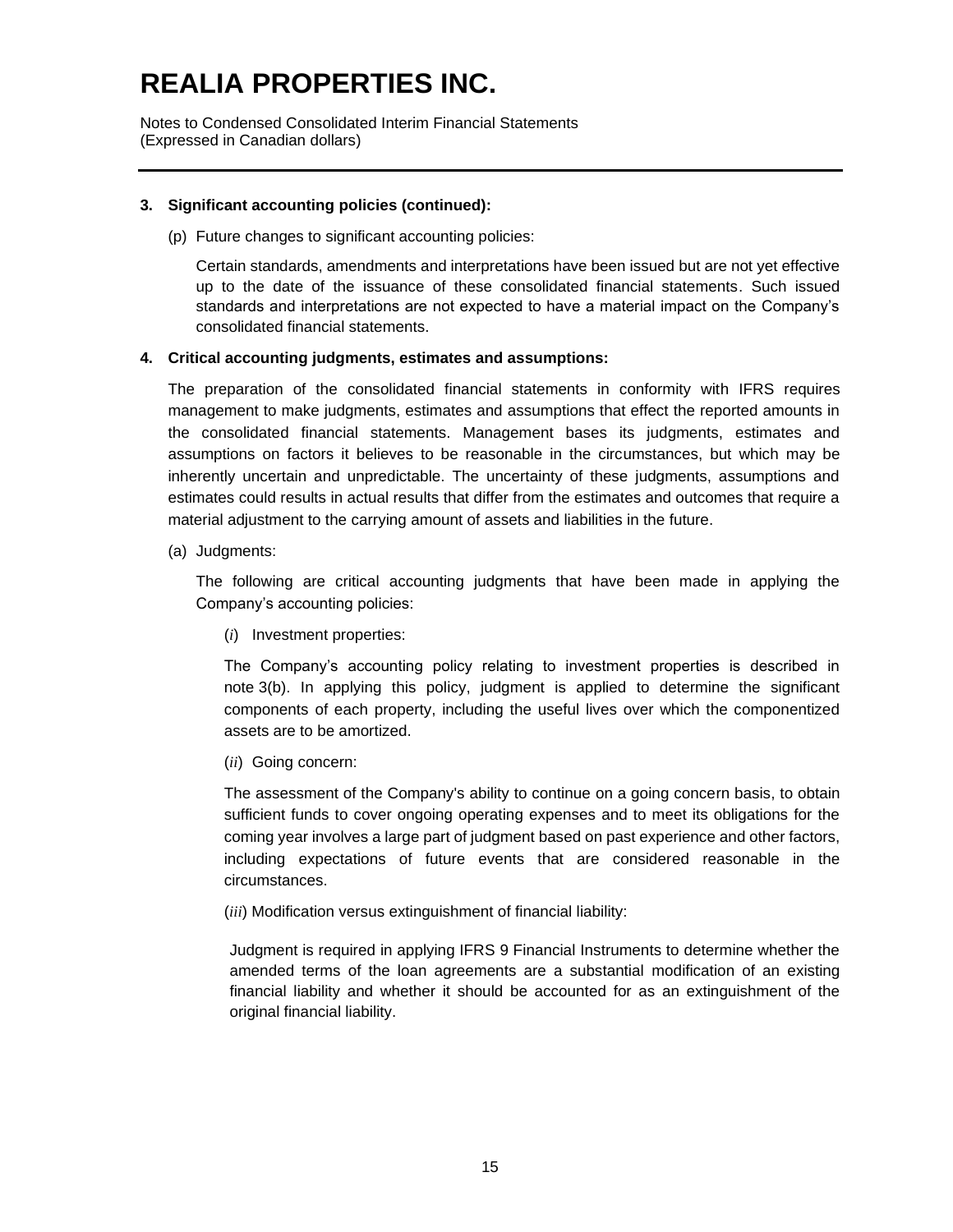Notes to Condensed Consolidated Interim Financial Statements (Expressed in Canadian dollars)

#### **4. Critical accounting judgments, estimates and assumptions (continued):**

(a) Judgments (continued):

(*iv*) Assessment of control:

Judgment is required in determining whether the Company has control of its entities by assessing the definition of control in accordance with IFRS 10 *Consolidated Financial Statements*. There is judgment required to determine whether the Company has power; whether the Company has exposure or rights to variable returns; and whether the Company has the ability to use its power to affect the amount of its returns.

(*v*) Functional currency:

The determination of the functional currency for the Company and its subsidiaries was based on management's judgment of the underlying transactions, events and conditions relevant to each entity.

(*vi*) Impairment of long-lived assets:

Assets are evaluated at each reporting date to determine whether there are any indications of impairment. The Company considers both internal and external sources of information when making the assessment of whether there are indications of impairment for the Company's long-lived assets.

(b) Estimates:

The significant areas of estimation include the following:

(*i*) Fair value of the investment properties:

The fair value of investment properties disclosed in note 5 is determined by management.

The determination of the fair value of investment property requires the use of estimates such as future cash flows from assets (i.e., tenant profiles, future revenue streams and overall repair and condition of the property), discount rates applicable to those assets' cash flows and capitalization rates. These estimates are based on market conditions existing at the reporting date.

(*ii*) Convertible debentures:

For convertible debentures containing an equity component, the Company assesses the value of the debt component which is calculated at the estimated fair value of the future interest and principal payments due under the terms of the convertible debentures, using an estimated discount rate based on Management's estimated cost of capital.

For convertible debentures which do not contain an equity component, the Company is required to estimate the fair value of the embedded derivative liability which is calculated based on using a model which considers inputs requiring significant judgment.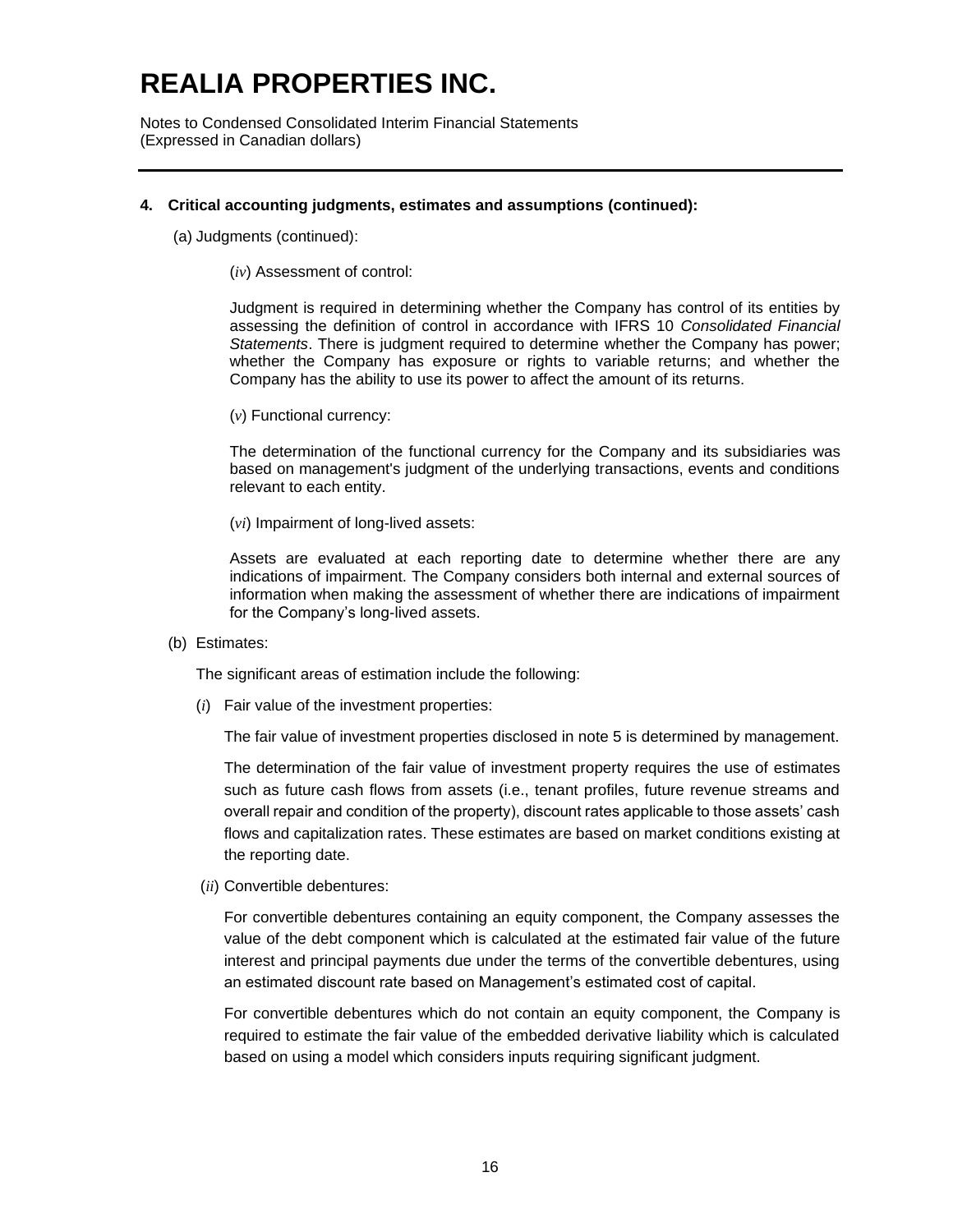Notes to Condensed Consolidated Interim Financial Statements (Expressed in Canadian dollars)

#### **4. Critical accounting judgments, estimates and assumptions (continued):**

- (b) Estimates: (continued)
	- (*iii*) Investment properties useful life:

Amortization is recorded on the straight-line basis based upon management's estimate of the useful life and residual value. The estimates are reviewed at least annually and are updated if expectations change as a result of lease term. A change in the useful life or residual value will impact the reported carrying value of the investment properties resulting in a change in related amortization expense.

#### **5. Investment properties:**

|                              | March 31,    | December 31,  |
|------------------------------|--------------|---------------|
|                              | 2022         | 2021          |
|                              |              |               |
| Balance, beginning of period | \$35,112,009 | \$36,314,480  |
| Capital additions            | 145,954      | 229,890       |
| Depreciation                 | (280,934)    | (1, 287, 151) |
| Foreign currency translation | (340,099)    | (145, 210)    |
| Balance, end of period       | \$34,636,930 | \$35,112,009  |

(a) On March 30, 2016, the Company completed the purchase of a 100% interest in Metro Gateway Shopping Center, a retail real estate property located in Phoenix, Arizona.

The acquisition cost of \$11,803,610 (US\$9,100,000) before standard closing costs and adjustments was financed with a \$7,886,368 (US\$6,080,000) mortgage with the remainder financed with part of the proceeds from a \$4,500,000 issuance of convertible unsecured subordinated debentures to a related party (note 8). The seller was at arm's length to the Company.

(b) On August 31, 2016, the Company completed the purchase of a 100% interest in 116th Street Centre, a retail real estate property located in Carmel, Indiana.

The acquisition cost of \$12,894,330 (US\$9,825,000) before standard closing costs and adjustments was financed in part through a first mortgage of \$9,154,974 (US\$6,975,750) with the remainder provided by \$3,301,358 (US\$2,515,512) of proceeds from the sale of the Company's interests in Swanway and San Tan joint ventures, and the bridging loans provided – 50% by Titanstar Finance Inc., a Company of which the Chairman of the Board of Directors is a principal, and 50% by a private company owned by a director of the Company. The seller was at arm's length to the Company. The bridge loans were settled in January 2018.

(c) On September 15, 2015, the Company acquired a 49% interest in Martin Downs NSC, LLC, which holds Martin Downs Town Center ("MTDC"), a retail real shopping center located in Palm Springs, Florida for total consideration, including transaction costs, of \$3,146,172 (US\$2,369,075), paid by issuance of common shares. The Company's interest is held through its wholly-owned subsidiary, Realia US, Inc. Martin Downs NSC, LLC being jointly controlled by the partners, the Company accounted for its interest under the equity method.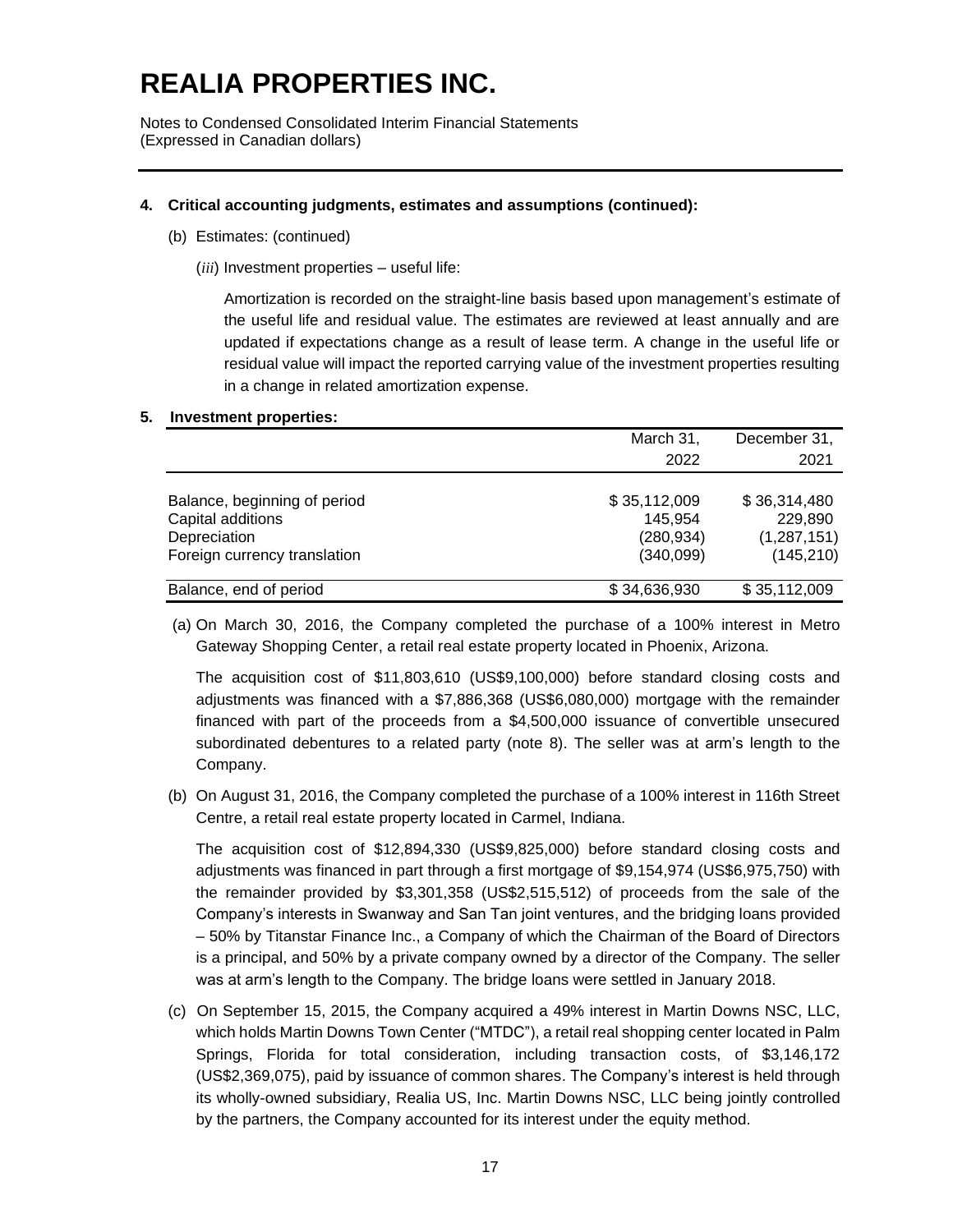Notes to Condensed Consolidated Interim Financial Statements (Expressed in Canadian dollars)

### **5. Investment properties (continued):**

On August 31, 2018, the Company acquired an additional 9% ownership interest for \$1,304,750 (US\$1,000,000), for a note payable still outstanding as at March 31, 2022 (note 6).

On October 17, 2018, the Company acquired an additional 41% interest. The acquisition was a result of the Company exercising an option from the original 2015 Purchase and Sales agreement. In consideration for the acquisition cost of \$3,710,875, the Company issued 38,459,269 common shares as at February 22, 2019. As of October 17, 2018, the Company holds 99% in Martin Downs NSC, LLC and therefore, is deemed to have acquired control and therefore, begin to consolidate Martin Downs NSC, LLC at the time of the acquisition of the additional 41% interest.

It was determined, using the optimal concentration test permitted in the amendments of IFRS 3 *Business Combination* that the Company early adopted as at January 1, 2018, that the transaction was not a business acquisition. Therefore, the transaction was accounted for at cost, as an asset acquisition, without remeasurement of the previously held equity interest in Martin Downs NSC, LLC.

On March 19, 2021, the Company acquired the remaining 1% interest for a total consideration of US\$37,500 (\$47,108).

Management's estimated fair value of the Company's investment properties at March 31, 2022 was \$41,391,550 (US\$33,100,000) and at December 31, 2021 was \$41,828,000 (US\$33,100,000).

#### **6. Notes payable:**

|                              | March 31,   | December 31, |
|------------------------------|-------------|--------------|
| Martin Downs GP, LLC         | 2022        | 2021         |
| Liability, beginning of year | \$1,104,783 | \$1,272,500  |
| Impact of extinguishment     |             | (259, 046)   |
| Accretion                    | 30.982      | 100,129      |
| Foreign exchange             | (11,540)    | (8,800)      |
| Liability, end of year       | 1,124,225   | 1,104,783    |

On August 31, 2018, concurring with the refinancing of the mortgage loan related to Martin Downs Town Center, the Company acquired an additional 9% interest in Martin Downs NSC, LLC from the Martin Downs GP, LLC, a private entity in which one of the Company's officers is a partner for an amount of \$1,304,750 (US\$1,000,000).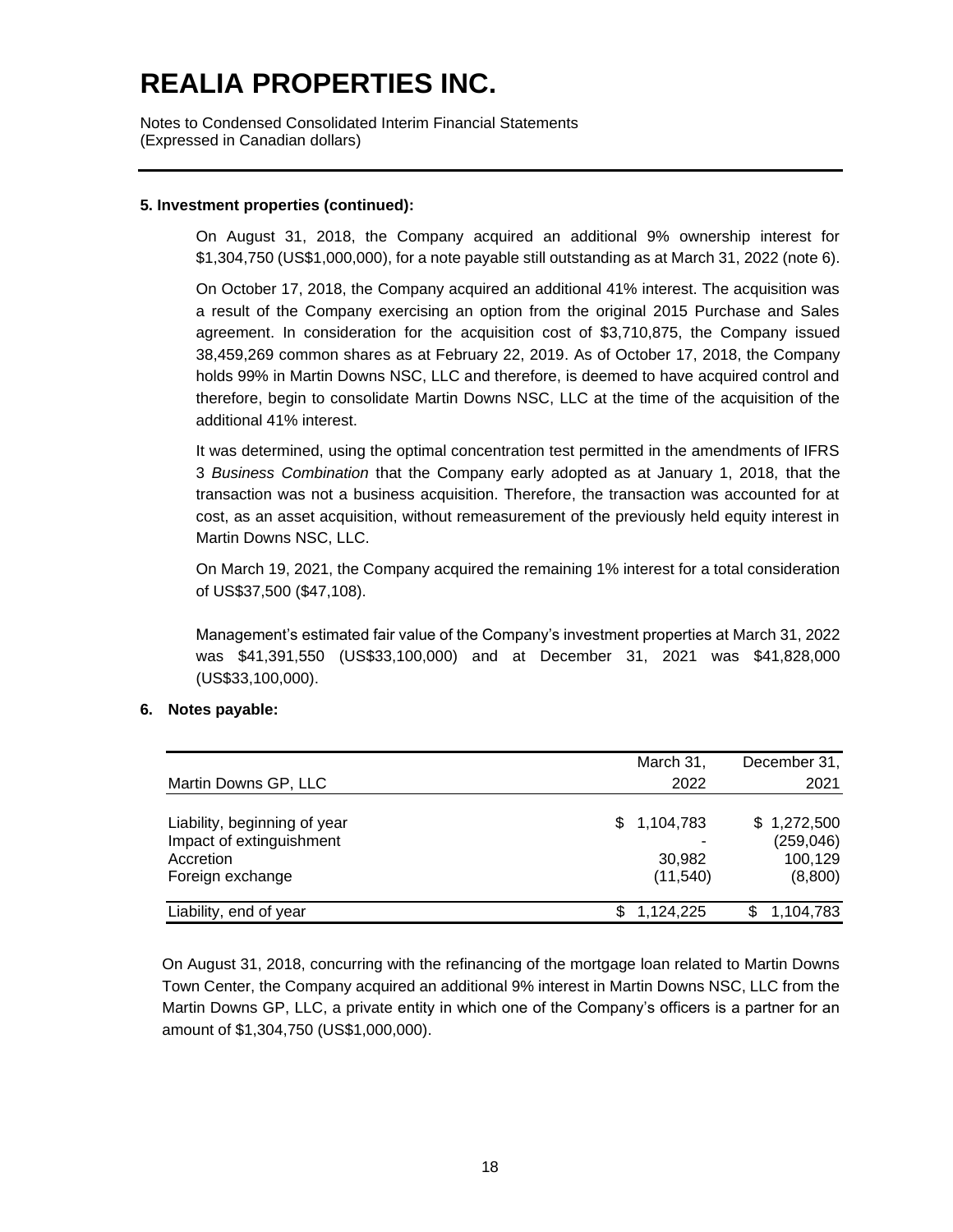Notes to Condensed Consolidated Interim Financial Statements (Expressed in Canadian dollars)

### **6. Notes payable (continued):**

Correspondingly, the US\$1,000,000 note payable to Martin Downs GP, LLC to finance the 9% ownership interest acquisition bears interest at a rate of 10% and secured by interest in Martin Downs NSC, LLC. The note matured on August 30, 2019 and was extended to February 2020 in exchange for an extension fee of \$21,053 (US\$15,000), extended to August 31, 2020 in exchange for an extension fee of \$20,124 (US\$15,000) and further extended to February 28, 2021 in exchange for an extension fee of \$39,957 (US\$30,000). On February 28, 2021, the note was extended to February 28, 2026 and the interest rate was reduced to 8.0%. There were no extension fees. The Company may, from time to time, repay all or any part of the note without penalty.

The Company used a discounted cash flow model with an estimated fair value interest rate of 12% to estimate the fair value of the liability.

### **7. Mortgages payable:**

|                                                                                                                                                                                                            | March 31         | December 31,     |
|------------------------------------------------------------------------------------------------------------------------------------------------------------------------------------------------------------|------------------|------------------|
|                                                                                                                                                                                                            | 2022             | 2021             |
| Mortgage payable bears a fixed interest rate of 4.78%<br>maturing September 2026. The loan is being amortized over<br>30 years and is payable in monthly payments of US\$36,515,<br>capital and interest   | 8,094,568<br>\$. | 8,220,353<br>\$. |
| Mortgage payable bears a fixed interest rate of 4.42%<br>maturing June 6, 2031. The loan is being amortized over 30<br>years and is payable in monthly payments of US\$75,793,<br>capital and interest (a) | 18,659,230       | 18,934,560       |
|                                                                                                                                                                                                            | 26,753,798       | 27,154,913       |
| Less: deferred financing costs                                                                                                                                                                             | (884, 635)       | (919, 345)       |
| Less: current portion                                                                                                                                                                                      | (378, 591)       | (377, 134)       |
|                                                                                                                                                                                                            | \$25,490,572     | \$25,858,434     |

(a) On May 28, 2021, the Company refinanced the mortgages on Metro Gateway and Martin Downs Town Center. As part of the refinance, the Company obtained a cross-collateralized 10-year mortgage secured by the ownership interest in Martin Downs Town Center and Metro Gateway.

The mortgages payable are recorded at amortized cost and bear a weighted average effective interest rate of 4.63% as at March 31, 2022 (December 31, 2021  $-$  4.633%). The mortgages payable are secured by the Company's investment properties.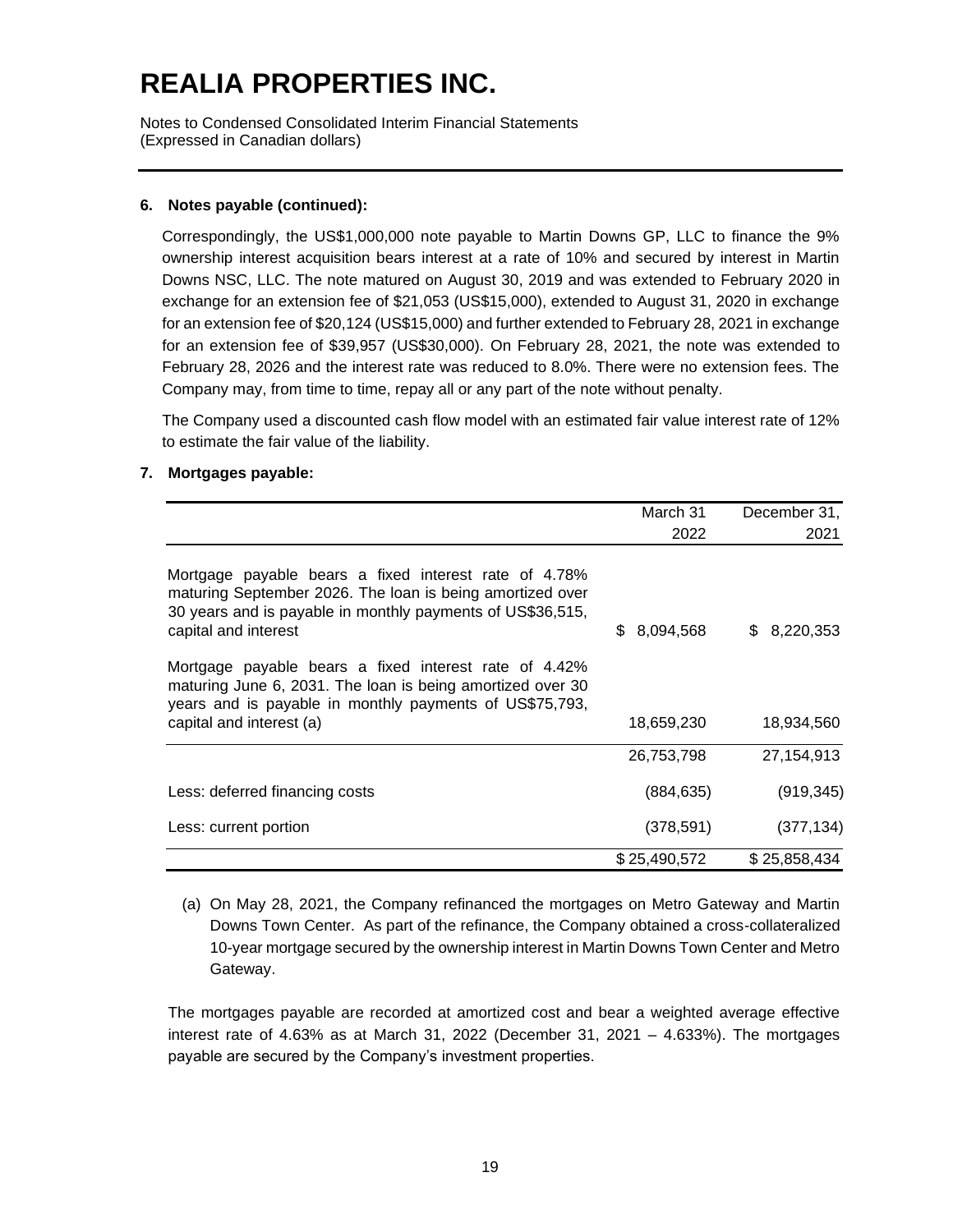Notes to Condensed Consolidated Interim Financial Statements (Expressed in Canadian dollars)

#### **7. Mortgages payable (continued):**

Principal repayments, as of March 31, 2022, based on scheduled repayments to be made on the mortgages payable over the next five years and thereafter are as follows:

| 2022       | \$355,910    |
|------------|--------------|
| 2023       | 495,700      |
| 2024       | 517,726      |
| 2025       | 542.917      |
| 2026       | 7,832,930    |
| Thereafter | 17,008,615   |
|            | \$26,753,798 |

For the period ended March 31, 2022, the Company incurred \$307,307 (2021 - \$408,097) of interest on the mortgages payable, which is included in finance costs (note 13).

### **8. Convertible debentures:**

|                                        | March 31,        | December 31     |
|----------------------------------------|------------------|-----------------|
|                                        | 2022             | 2021            |
|                                        |                  |                 |
| Liability, beginning of period         | 1,391,260<br>\$. | 4,542,000<br>S  |
| Repayment                              |                  | (1,589,700)     |
| Accretion                              | 39,746           | 130,220         |
| Impact of extinguishment               |                  | (1,487,079)     |
| Derivative liability                   |                  | 204,181         |
| Liability, end of period               | 1,431,006        | 1,391,260       |
| Transaction costs, beginning of period | (59,956)         |                 |
| Amortization of transaction costs      | 3.997            | 15,988          |
| Debt modification transaction costs    |                  | (75, 944)       |
| Transaction costs, end of period       | (55,959)         | (59, 956)       |
| Convertible debentures                 | \$<br>1,375,047  | \$<br>1,331,304 |

The Company entered into a trust indenture on July 31, 2013 with BNY Trust Company of Canada under which the Company could issue convertible debentures to a maximum principal amount of \$11,500,000.

The convertible debentures are redeemable, unsecured, subordinated to senior indebtedness and were set to mature on September 30, 2018.

On September 28, 2018, the Debenture holders approved an Extraordinary Resolution authorizing (i) the maturity extension of the Debentures from September 30, 2018 to September 30, 2020; (ii) a reduction in the conversion price at which the Debenture may be converted into common shares of the Corporation from \$0.08125 to \$0.06 per common share; and (iii) an increase of the interest rate payable on the Debentures from 8.5% per annum to 9.5% per annum, which took effect as of October 1, 2018.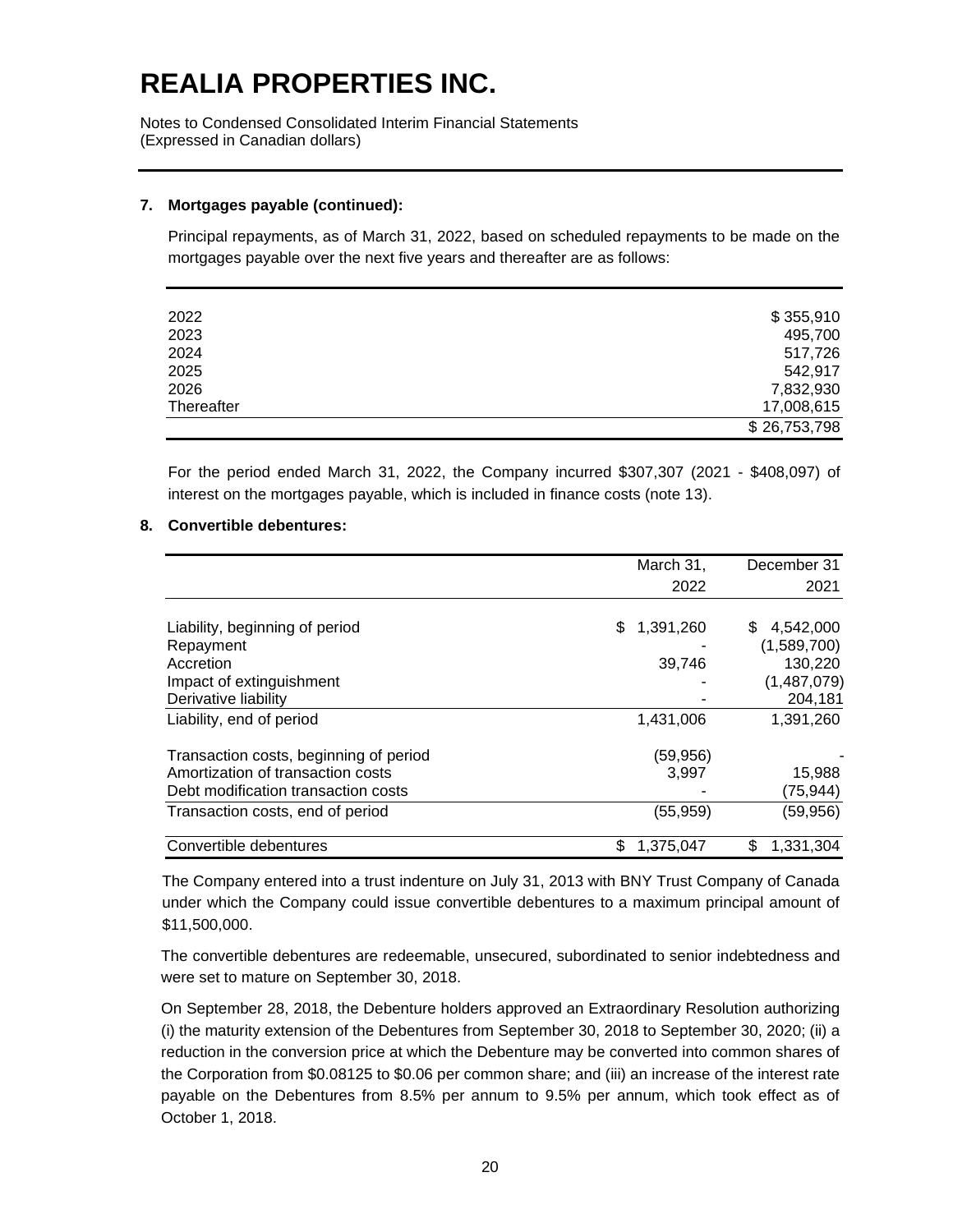Notes to Condensed Consolidated Interim Financial Statements (Expressed in Canadian dollars)

### **8. Convertible debentures: (continued)**

In June 2020, the Company began negotiations with the Debentureholders on a modification and extension. On September 30, 2020, the convertible debentures matured and negotiations with the Debentureholders remained ongoing. On February 19, 2021, the Company entered into a second amendment to the Convertible Debentures. The debenture was amended as follows:

- Extended through September 30, 2025;
- Repayment of \$1,589,700 of outstanding principal balance;
- Decreasing the interest rate payable on the Debentures from 9.5% per annum to 4.75% per annum, retroactive to October 1, 2020;
- Allowing the Corporation to repay 50% of the principal amount outstanding at maturity in cash, and the remaining 50% of the principal amount outstanding at maturity by way of common shares at a price of \$0.10 per share.

The Company used a discounted cash flow model with an estimated fair value interest rate of 12% to estimate the fair value of the liability.

A reconciliation of the face value of the convertible debentures is as follows:

|                                                     | March 31,<br>2022 | December 31,<br>2021       |
|-----------------------------------------------------|-------------------|----------------------------|
| Principal, beginning of period<br>Repayment of debt | \$2,952,300       | \$4,542,000<br>(1,589,700) |
| Principal, end of period                            | \$2,952,300       | \$2,952,300                |

For the period ended March 31, 2022, the Company incurred \$35,0587 (March 31, 2021 - \$35,057) of interest on the convertible debentures, which is included in finance costs (note 13).

As a condition of the convertible debentures, the Company is required to maintain a debt service coverage ratio. At the end of March 31, 2022 and as of year end 2021, the Company was in compliance with the covenant.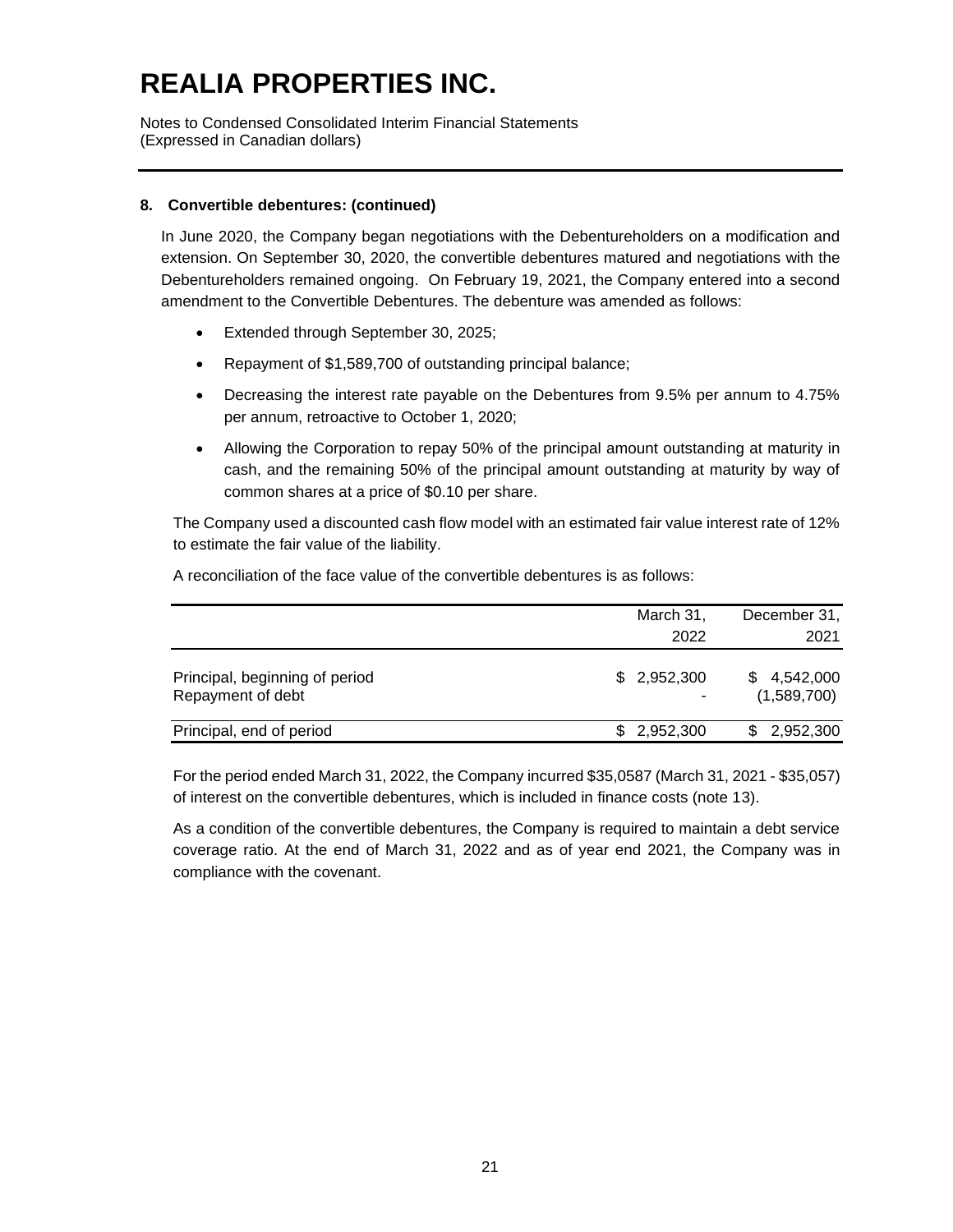Notes to Condensed Consolidated Interim Financial Statements (Expressed in Canadian dollars)

#### **9. Related party balances and transactions:**

Other related party transactions and balances, not already disclosed in the consolidated financial statements include:

|                                                                                                                           |     | March 31,<br>2022    | December 31,<br>2021 |
|---------------------------------------------------------------------------------------------------------------------------|-----|----------------------|----------------------|
| Due to Hoche Private Equity Investors SARL (b) (c) (e)<br>Due to Inovalis S.A. $(f)(g)(h)$<br>Due to Inovalis USA LLC (d) |     | 556,433<br>2,015,386 | 561.251<br>2,015,386 |
|                                                                                                                           | \$. | 2.571.819            | \$2,576,637          |

Included in accounts payable and accrued liabilities is \$67,225 of accrued interest charges (December 31, 2021 - \$89,644) owing to private companies related through common directors.

(a) Key management personnel compensation

|                                                                           | Three months ended March 31, |                 |    |                 |  |
|---------------------------------------------------------------------------|------------------------------|-----------------|----|-----------------|--|
|                                                                           | 2022                         |                 |    |                 |  |
| CFO:<br>Consulting fees<br><b>Corporate Secretary:</b><br>Consulting fees | \$                           | 24,999<br>9,999 | \$ | 19,113<br>9,999 |  |
|                                                                           | Œ                            | 34,998          | S  | 29,112          |  |

Key management personnel include the members of the Board of Directors and executive officers of the Company.

(b) Loan facility:

On April 4, 2018, the Company obtained a loan facility for up to \$100,000. Under the terms of the loan facility, the Company may draw from time to time from April 4, 2018 to December 31, 2018, for the purpose of funding working capital requirements. Interest on any outstanding drawdowns will accrue at a fixed rate of 10% per annum, and is payable monthly. Outstanding indebtedness is payable on demand, subject to the terms and conditions of the loan facility, but will be subordinated by the Company's senior indebtedness to secured lenders. The loan facility is provided by a private company of which the Chairman of the Board of the Company is a principal. In consideration of providing the loan facility, the loan facility provider will receive \$3,000.

The Company drew \$100,000 in 2018 under this loan facility. The loan remains outstanding at March 31, 2022.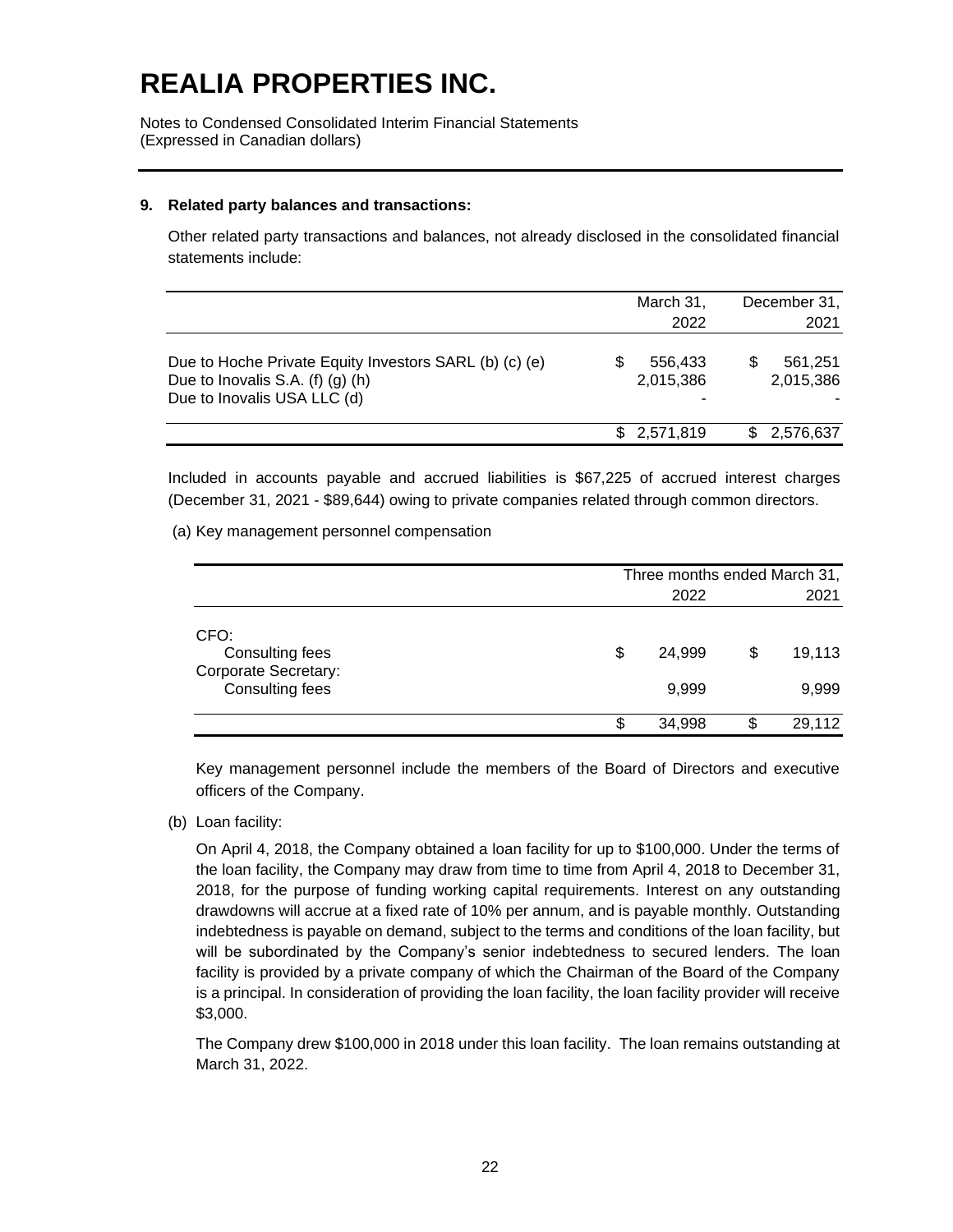Notes to Condensed Consolidated Interim Financial Statements (Expressed in Canadian dollars)

#### **9. Related party balances and transactions (continued):**

(c) Down payment:

On July 6, 2018, a private company of which the Chairman of the Board of the Company is a principal provided a \$52,336 (US\$40,000) down payment for the refinancing of the Martin Downs mortgage. The down payment is repayable upon demand.

(d) Asset Management and Disposition Fees – Martin Downs:

On July 22, 2013, Martin Downs NSC, LLC entered into a management agreement with Inovalis USA LLC, pursuant to which Inovalis USA LLC provided management services to Martin Downs NSC, LLC with respect to the investment properties it holds. As payment for its services, Inovalis USA LLC was entitled, until October 31, 2018, to 1% of gross revenues collected, as asset management fees. Inovalis USA LLC was also entitled to a 1% disposition fee associated with the sale of its ownership interest in Martin Downs to the Company. On September 30, 2019, the Company formally terminated the management agreement with Inovalis USA LLC and the associated fees became due (management fee – \$84,700 (US\$63,975) and disposition fee – \$47,853 (US\$40,192). The amounts were paid in October 2021.

(e) Interest reserve:

On April 29, 2020, a private company of which the Chairman of the Board of the Company is a principal provided a US\$325,000 (CAD \$439,429) payment for an up-front 6-month interest reserve associated with the extension of the Martin Downs mortgage. The note payable bears interest at a fixed rate of 7.5% per annum and ending until all indebtedness owing is repaid. The note is repayable upon demand. The Company may, from time to time, repay all or any part of the note payable without penalty.

(f) Working capital

On September 27, 2020, Inovalis S.A., a private company of which one of the Director's is a principal, provided a \$400,000 loan to fund ongoing working capital requirements of the Company. The note payable bears interest at a fixed rate of 7.5% per annum and matures on December 31, 2022. The Company may, from time to time, repay all or any part of the note payable without penalty.

(g) Working capital

On December 31, 2020, Inovalis S.A. provided a \$1,589,000 loan to fund ongoing working capital requirements of the Company. The note payable bears interest at a fixed rate of 7.5% per annum and matures on December 31, 2022. The Company may, from time to time, repay all or any part of the note payable without penalty.

(h) Working capital

On March 8, 2021, Inovalis S.A. provided a \$26,417 loan to fund ongoing working capital requirements of the Company. The note payable bears interest at a fixed rate of 7.5% per annum and matures on December 31, 2022. The Company may, from time to time, repay all or any part of the note payable without penalty.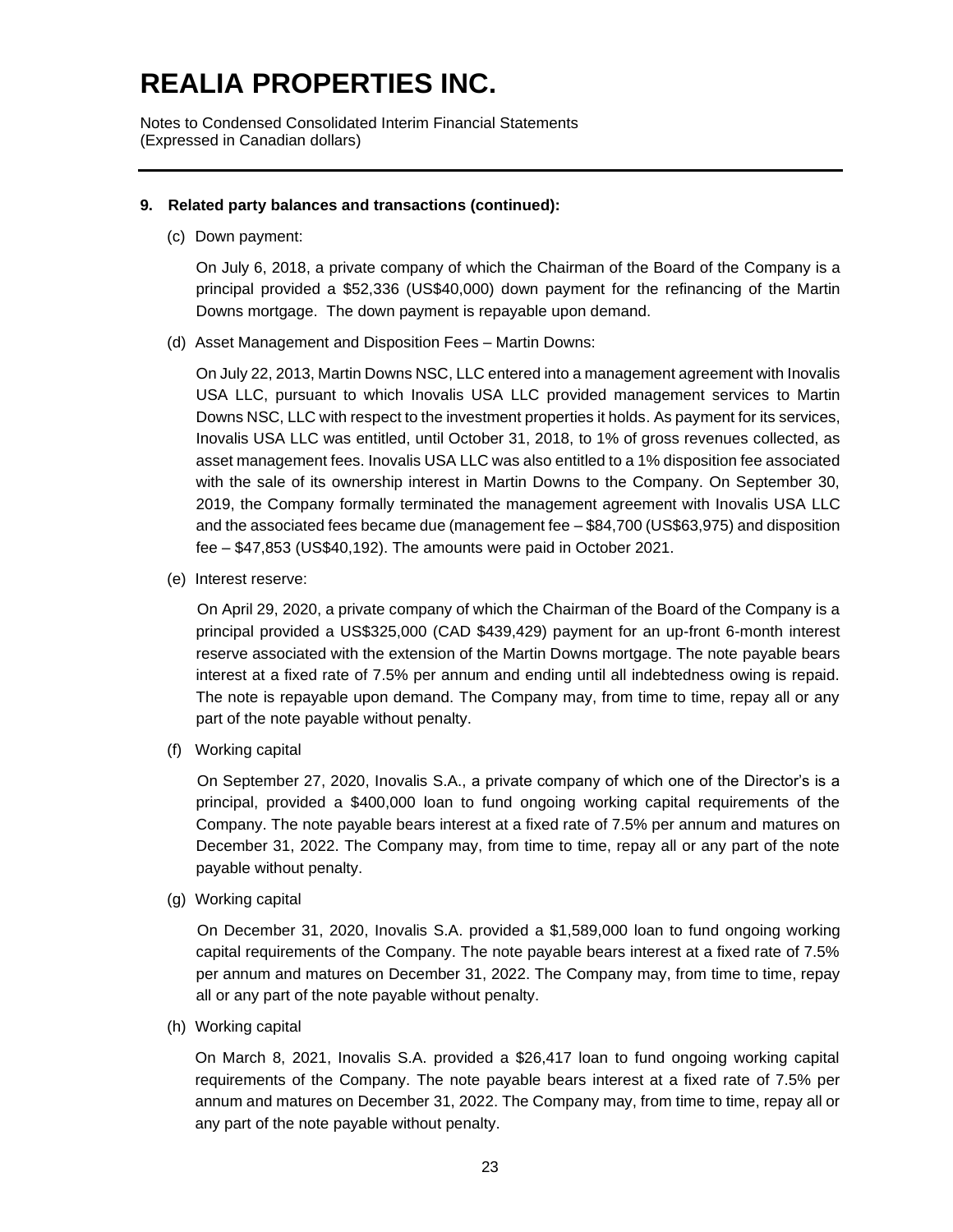Notes to Condensed Consolidated Interim Financial Statements (Expressed in Canadian dollars)

### **9. Related party balances and transactions (continued):**

(i) Nominee:

On May 7, 2021, Realia Hospitality Inc., a wholly owned subsidiary of the Company, entered into a Nominee Ownership and Agency Agreement with Inovalis S.A. and Mirabeau Overseas Inc., an arm's length party, to act on their behalf in the acquisition of a Canadian partnership owning a hotel resort in St. Lucia. As part of the Nominee Agreement, Realia Hospitality Inc. is providing asset management services in consideration for a quarterly fee. As at March 31, 2022, the Company holds \$536,906 of cash in care of the Canadian partnership. This cash is restricted and cannot be used by the Company.

### **10. Share capital:**

At March 31, 2022 and December 31, 2021, the authorized share capital comprised an unlimited number of common shares and non-voting, perpetual, redeemable preferred shares. No preferred shares have been issued to date.

|                                             |             | March 31, 2022    | December 31, 2021         |               |  |
|---------------------------------------------|-------------|-------------------|---------------------------|---------------|--|
|                                             | Common      |                   | Common                    |               |  |
|                                             | shares      | Amount            | Shares                    | Amount        |  |
| Issued and outstanding, beginning of period | 255,221,137 | \$ 21,800,437     | 255,221,137 \$ 21,800,437 |               |  |
| Issued and outstanding, end of period       | 255,221,137 | 21,800,437<br>\$. | 255,221,137               | \$ 21,800,437 |  |

#### **11. Share options:**

The Company's 2008 stock option plan was approved by the shareholders at the annual general meeting on December 2, 2009. The share option plan provides that the aggregate number of common shares reserved for issuance under the share option plan, together with any share options outstanding, will not exceed 10% of the Company's issued and outstanding common shares at any time. On July 12, 2019, the board of directors of the Company adopted a modification to the plan to adopt a 2% fixed stock option plan of up to a maximum of 5,104,422 options available for issuance. The exercise price of an option will be determined by the board of directors but will, in any event, not be less than the discounted market price of the Company's common shares at the time of the grant of the option.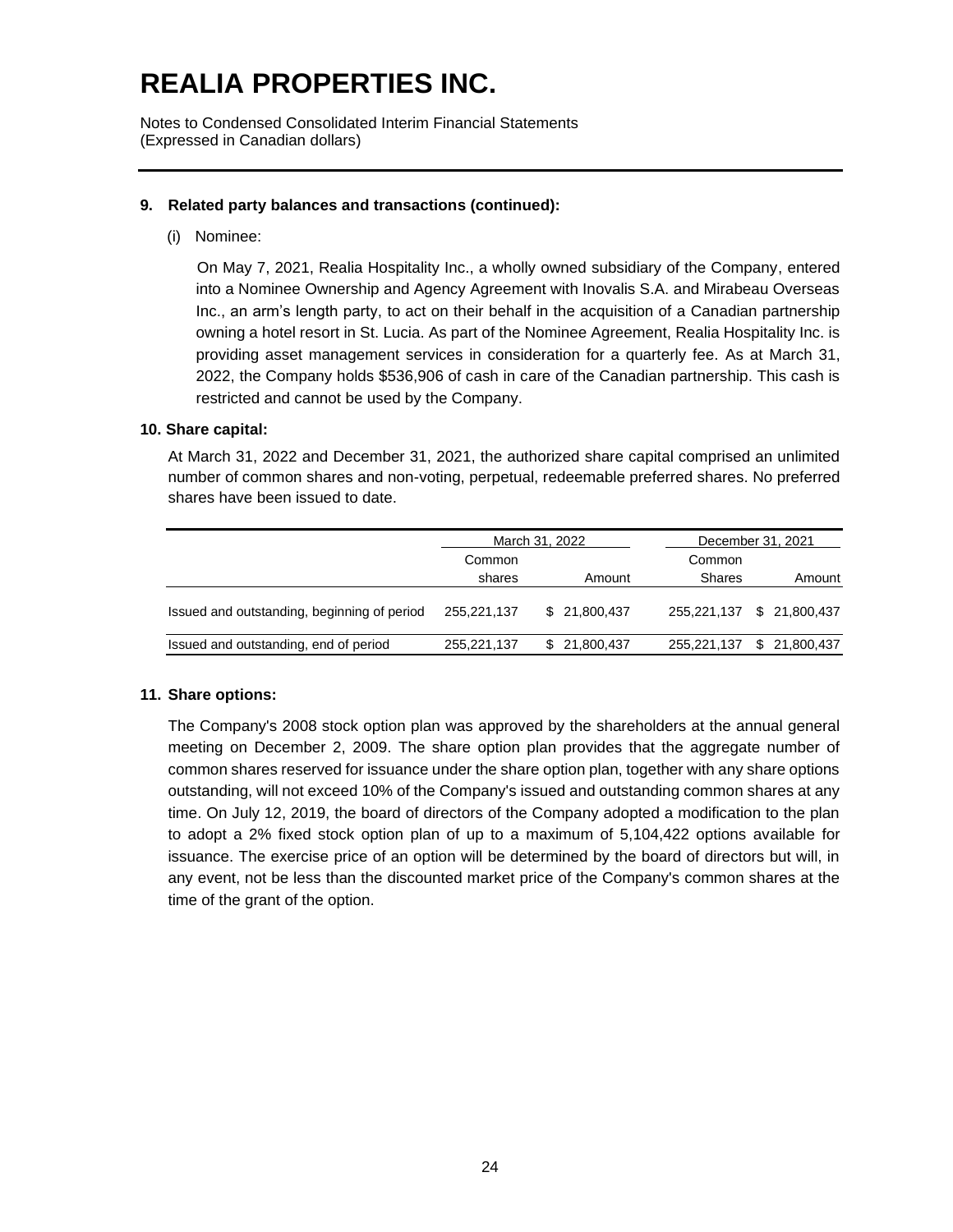Notes to Condensed Consolidated Interim Financial Statements (Expressed in Canadian dollars)

#### **11. Share options: (continued)**

Share option transactions and the number of share options outstanding are summarized as follows:

|                                                  | March 31, 2022                | December 31, 2021                        |                               |    |                                          |
|--------------------------------------------------|-------------------------------|------------------------------------------|-------------------------------|----|------------------------------------------|
|                                                  | Number of<br>share<br>options | Weighted<br>average<br>exercise<br>price | Number of<br>share<br>options |    | Weighted<br>average<br>exercise<br>price |
| Outstanding, beginning of period                 | 360,000                       | \$<br>0.06                               | 360,000                       | S  | 0.06                                     |
| Outstanding, end of period                       | 360,000                       | \$<br>0.06                               | 360,000                       | \$ | 0.06                                     |
| Share options exercisable                        | 360,000                       |                                          | 360,000                       |    |                                          |
| Weighted average remaining life (years)          | 3.33                          |                                          | 3.58                          |    |                                          |
| Weighted average remaining life (years) - vested | 3.33                          |                                          | 3.58                          |    |                                          |

Total share-based compensation expense recognized for the period was \$Nil (2021 - \$Nil).

### **12. General and administrative expenses and (revenue):**

|                            | For the three months period ended March 31, |         |    |        |
|----------------------------|---------------------------------------------|---------|----|--------|
|                            |                                             | 2022    |    | 2021   |
| Insurance                  | \$                                          | 5,280   | \$ | 3,667  |
| Bank charges               |                                             | 1,037   |    | 992    |
| Filing fees                |                                             | 3,092   |    | 3,950  |
| Office costs               |                                             | 1,419   |    | 4,422  |
| Professional fees (note 9) |                                             | 131,748 |    | 49,563 |
| Travel                     |                                             |         |    |        |
|                            | \$                                          | 142,574 | S  | 62,594 |

### **13. Finance costs:**

|                                                                                                                                                                                      | For the three months period ended March 31, |     |                                  |  |
|--------------------------------------------------------------------------------------------------------------------------------------------------------------------------------------|---------------------------------------------|-----|----------------------------------|--|
|                                                                                                                                                                                      | 2022                                        |     | 2021                             |  |
| Interest on mortgages, notes payable and convertible debenture \$<br>Financing fees<br>Amortization of transaction costs<br>Accretion of convertible debenture – non-related parties | 409,591<br>3,997<br>70,728                  | \$. | 424,935<br>9,582<br>3,997<br>236 |  |
| S                                                                                                                                                                                    | 484.316                                     |     | 438,750                          |  |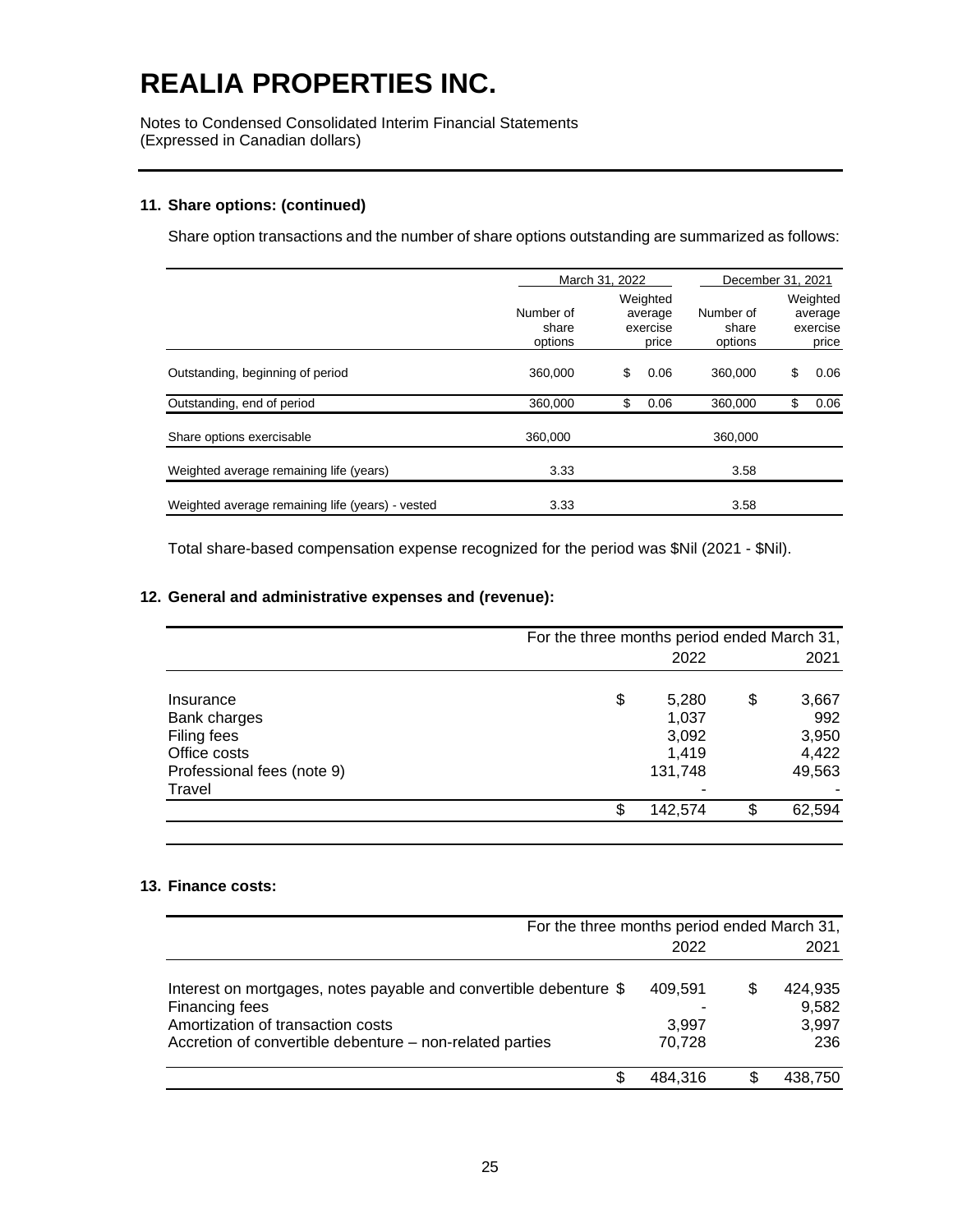Notes to Condensed Consolidated Interim Financial Statements (Expressed in Canadian dollars)

### **14. Capital management:**

The Company's objectives when managing capital of \$36,865,948 (December 31, 2021 - \$37,860,674), which is share capital, contributed surplus, equity component of convertible debentures, accumulated other comprehensive income, deficit, notes payable, mortgages payable, due to related parties, convertible debentures and long-term debt, are to safeguard its ability to continue as a going concern, so that it can continue to provide returns for shareholders and benefits for other stakeholders, and to provide an adequate return to shareholders by pricing products and services commensurately with the level of risk.

The Company sets the amount of capital in proportion to risk. The Company manages the capital structure and makes adjustments to it in light of changes in economic conditions and the risk characteristics of the underlying assets. In order to maintain or adjust the capital structure, the Company may adjust the amount of dividends paid to shareholders, return capital to shareholders, issue new common shares, or sell assets to reduce debt.

The Company monitors capital from time-to-time using a variety of measures. Monitoring procedures are typically performed as a part of the overall management of the Company's operations. The Company's strategy during the period, which was unchanged from the prior period, was to maintain its ability to secure access to financing at a reasonable cost. The requirements and terms of sources of capital cannot be predicted and change in ways the Company cannot predict. There have been no changes to the Company's approach to capital management during the period ended March 31, 2022 and year ended December 31, 2021. The Company is not subject to externally imposed capital requirements. As at March 31, 2022, the Company is in compliance with its financial covenant.

### **15. Risk management and fair values:**

The main risks that arise from the Company's financial statements are liquidity risk, interest rate risk, credit risk and foreign exchange risk. The Company's approach to managing these risks is summarized below.

Management's risk management policies are typically performed as a part of the overall management of the Company's operations. Management is aware of risks related to these objectives through direct personal involvement with employees and outside parties. In the normal course of its business, the Company is exposed to a number of risks that can affect its operating performance. Management's close involvement in operations helps identify risks and variations from expectations. The Company has not designated transactions as hedging transactions to manage risk. As a part of the overall operation of the Company, management considers the avoidance of undue concentrations of risk.

These risks and the actions taken to manage them include the following: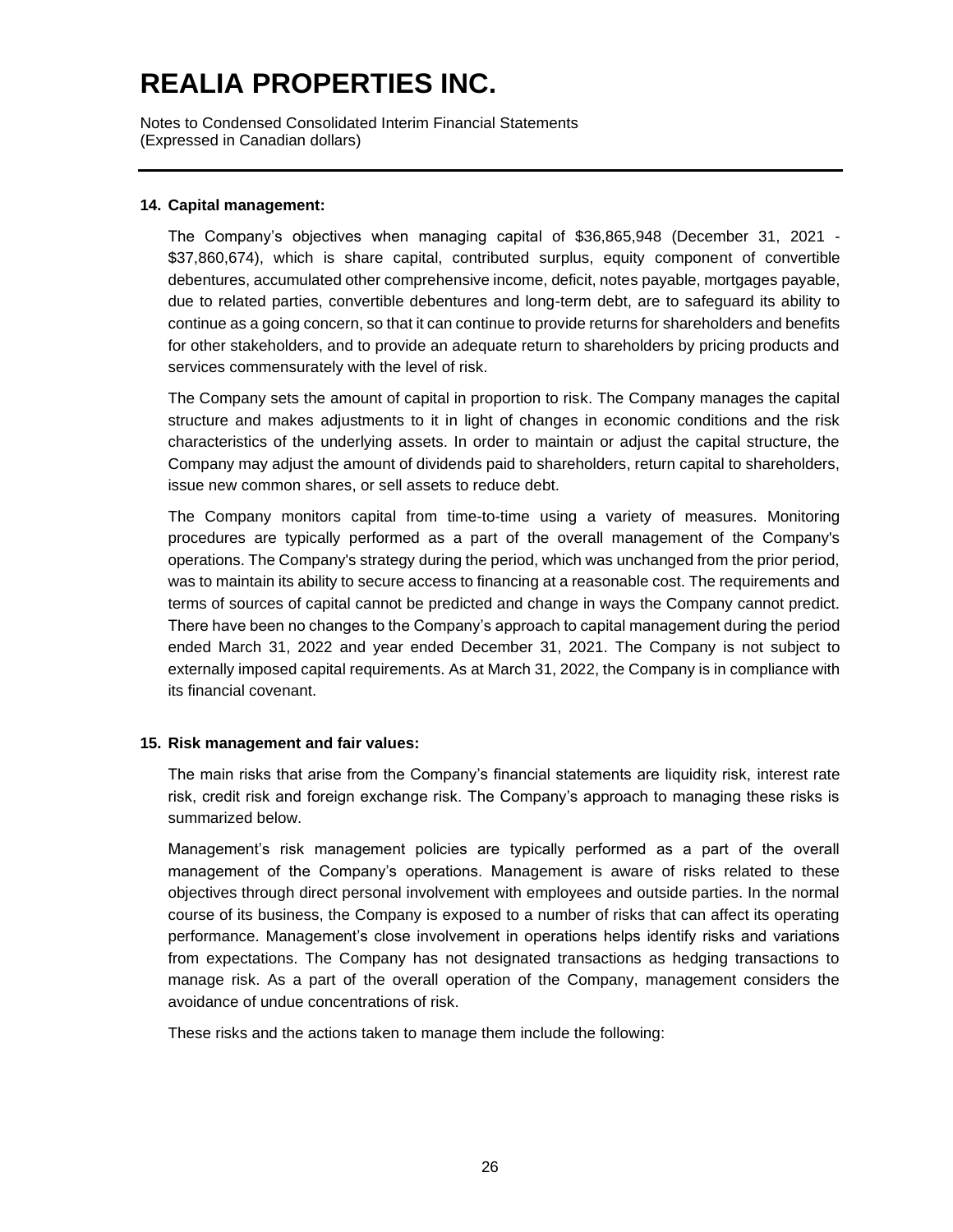Notes to Condensed Consolidated Interim Financial Statements (Expressed in Canadian dollars)

#### **15. Risk management and fair values (continued):**

(a) Liquidity risk:

Liquidity risk is the risk that the Company cannot meet its financial obligations associated with financial liabilities in full.

The Company's financial liabilities include accounts payable and accrued liabilities, convertible debentures, mortgages payable, tenants' security deposits, due to related parties, and notes payable.

The following table provides the future non-discounted scheduled payments of financial liabilities, including estimated interest payments:

|                           |                  |   |           |                |                 | 2026 and          |
|---------------------------|------------------|---|-----------|----------------|-----------------|-------------------|
| Year ended                | 2022             |   | 2023      | 2024           | 2025            | thereafter        |
| Mortgages payable         | 1,263,975<br>S.  | S | 1.685.301 | 1,685,301<br>S | 1,685,301<br>\$ | \$25,602,093      |
| Convertible debentures    |                  |   |           |                |                 |                   |
| payable                   | 105,176          |   | 140,234   | 140.234        | 3,742,913       |                   |
| Notes payable             | 75,030           |   | 100.040   | 100,040        | 100,040         | 1,267,173         |
| Accounts payable and      |                  |   |           |                |                 |                   |
| accrued liabilities       | 744,882          |   |           |                |                 |                   |
| Due to related parties    | 3,108,725        |   |           |                |                 |                   |
| Tenants' security deposit | 13,837           |   | 29.413    | 22,108         | 4,252           | 145,602           |
| Total                     | \$.<br>5,311,625 |   | 1,954,988 | S<br>1,947,683 | \$5,532,505     | 27,014,868<br>\$. |

In order to meet the 2022 obligations, the Company is pursuing a sale of a portion of its interest in its properties to raise equity. The Company intends to retain 25% interest in each property and receive asset management fees for managing the portfolio.

(b) Interest rate risk:

Interest rate risk is the risk that changes in market interest rates may have an effect on the cash flows associated with financial instruments, known as interest rate cash flow risk, or on the fair value of other financial instruments, known as interest rate price risk.

As at March 31, 2022, all mortgages are on a fixed interest rate. The Company strives towards fixed rate debt when possible.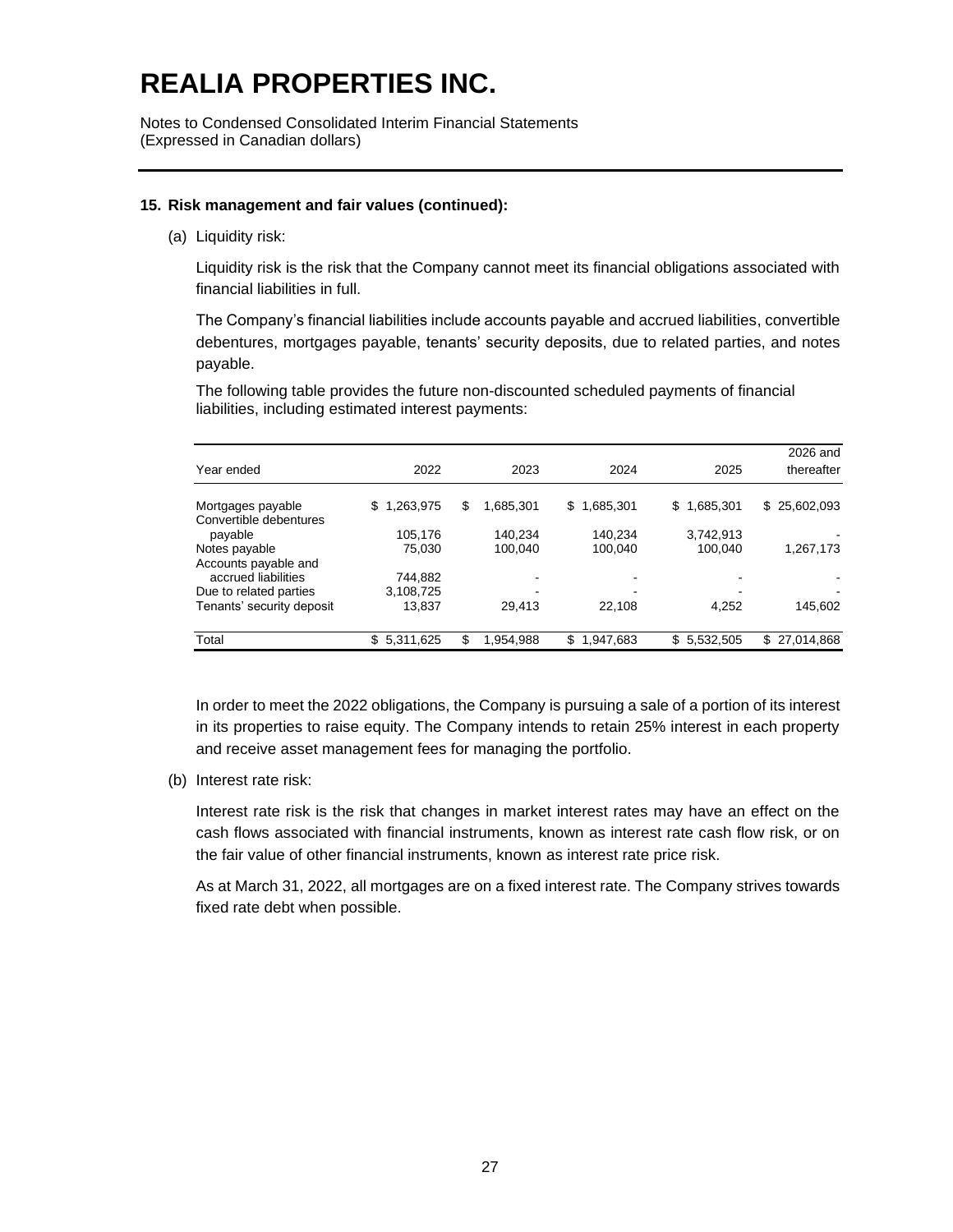Notes to Condensed Consolidated Interim Financial Statements (Expressed in Canadian dollars)

### **15. Risk management and fair values (continued):**

(c) Credit risk:

Credit risk is the risk that one party to a financial instrument will cause a financial loss for the other party by failing to discharge an obligation. The Company is exposed to credit risk on cash and accounts receivable. Credit risk arises from the possibility that debtors or tenants may be unable to fulfill their commitments. For a financial asset, this is typically the gross carrying amount, net of any amounts offset and any impairment losses. The Company has credit policies to address credit risk on accounts receivable (tenants), which may include the analysis of the financial position of the debtor or tenant and review of credit limits. The Company also may review credit history before establishing credit and review credit performance. In the case of a tenant, management carefully watches and monitors rent payments which are due each month. An allowance for expected credit losses or other impairment provisions are established based upon factors surrounding credit risk, historical trends and other information.

A financial asset is past due when a debtor has failed to make a payment when contractually due. The Company has no financial assets that are past due and does not have an allowance for expected credit losses.

(d) Foreign exchange risk:

Foreign exchange risk is the risk that changes in foreign exchange rates may have an effect on future cash flows associated with financial instruments. The Company is exposed to foreign exchange risk on transactions denominated in currencies other than the functional currency of each of the group's entities. Changes in the applicable exchange rates may result in a decrease or increase in foreign exchange income or loss. The Company may enter into forward exchange contracts to manage part of the foreign exchange risk exposures, but no forward contracts exist as at March 31, 2022 and December 31, 2021.

As at March 31, 2022 and December 31, 2021, the Company is exposed to currency risk for its US dollar equivalent of financial assets and liabilities demoinated in currencies other than Canadian dollars as follows:

|                  | March 31,   | December 31, |
|------------------|-------------|--------------|
|                  | 2022        | 2021         |
| Cash             | 217,632     | 377,836      |
| Notes payable    | 1,124,225   | 1,104,783    |
| Accounts payable | 53,787      | 83,081       |
| Total            | \$1,395,644 | \$1,565,700  |

If the Canadian dollar had strengthened or weakened 5% against the U.S. dollar with all other variables held constant, the Company would have additional income or loss from foreign exchange included in net income and equity for the period ended March 31, 2022 of approximately \$11,000 (2021 – \$68,000).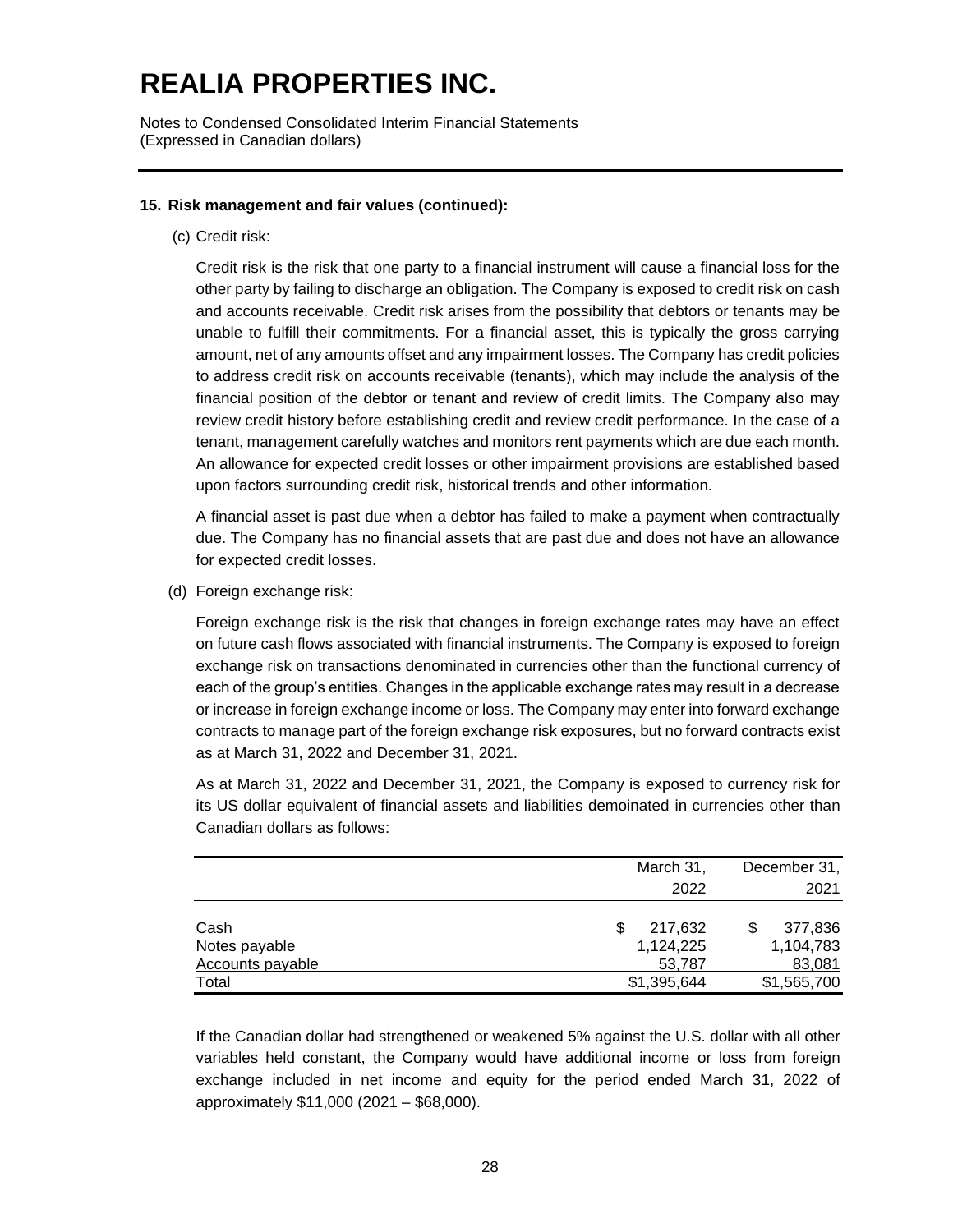Notes to Condensed Consolidated Interim Financial Statements (Expressed in Canadian dollars)

#### **15. Risk management and fair values (continued):**

(e) Fair values:

Fair value is the price that would be received to sell an asset or paid to transfer a liability in an orderly transaction between market participants at the measurement date.

Assets and liabilities measured at fair value in the consolidated statement of financial position or for which fair value disclosure is required in the notes to the consolidated financial statements are classified based on a three-level hierarchy as detailed in note 3(q).

For assets and liabilities that are recognized at fair value in the consolidated financial statements on a recurring basis, the Company determines whether transfers have occurred between levels in the hierarchy by reassessing categorization (based on the lowest level input that is significant to the fair value measurement as a whole) at the end of each reporting period.

For the purpose of fair value disclosures, the Company has determined classes of assets and liabilities on the basis of the nature, characteristics and risks of the asset or liability and the level of the fair value hierarchy as explained above.

|                       |              | March 31, 2022 |              | December 31, 2021 |  |  |
|-----------------------|--------------|----------------|--------------|-------------------|--|--|
|                       | Carrying     | Fair           | Carrying     | Fair              |  |  |
|                       | value        | value          | value        | value             |  |  |
| Investment properties | \$34.636.929 | \$41.391.550   | \$35.112.009 | \$44.087.334      |  |  |
| Mortgages payable     | \$26,753,798 | \$28,205,949   | \$27,154,913 | \$28.668.496      |  |  |
| Convertible debt      | \$1.375.047  | \$2.952.300    | \$1.331.304  | \$2.952.300       |  |  |
| Notes payable         | \$1.124.225  | \$1,250,500    | \$1,104,783  | \$1,263,700       |  |  |

The valuation techniques and inputs for the Company's financial instruments are as follows:

(*i*) Short term assets and liabilities

The carrying values of financial assets and financial liabilities not measured at fair value, such as cash, accounts receivable, accounts payable and accrued liabilities, notes payable and due to related parties approximate their fair value due to the relatively short periods to maturity of these items or because they are receivable or payable on demand.

(*ii*) Mortgages payable and convertible debentures

The fair values of the mortgages payable and convertible debentures have been calculated based on discounted future cash flows using discount rates that reflect current market conditions for instruments having similar terms and conditions and therefore are classified as Level 2 in the fair value hierarchy.

(*iii*) Investment properties

The fair value of the investment properties is determined by management, using recognized valuation techniques supported, in certain instances, by independent real estate valuation experts. Investment properties are classified as level 3 investments.